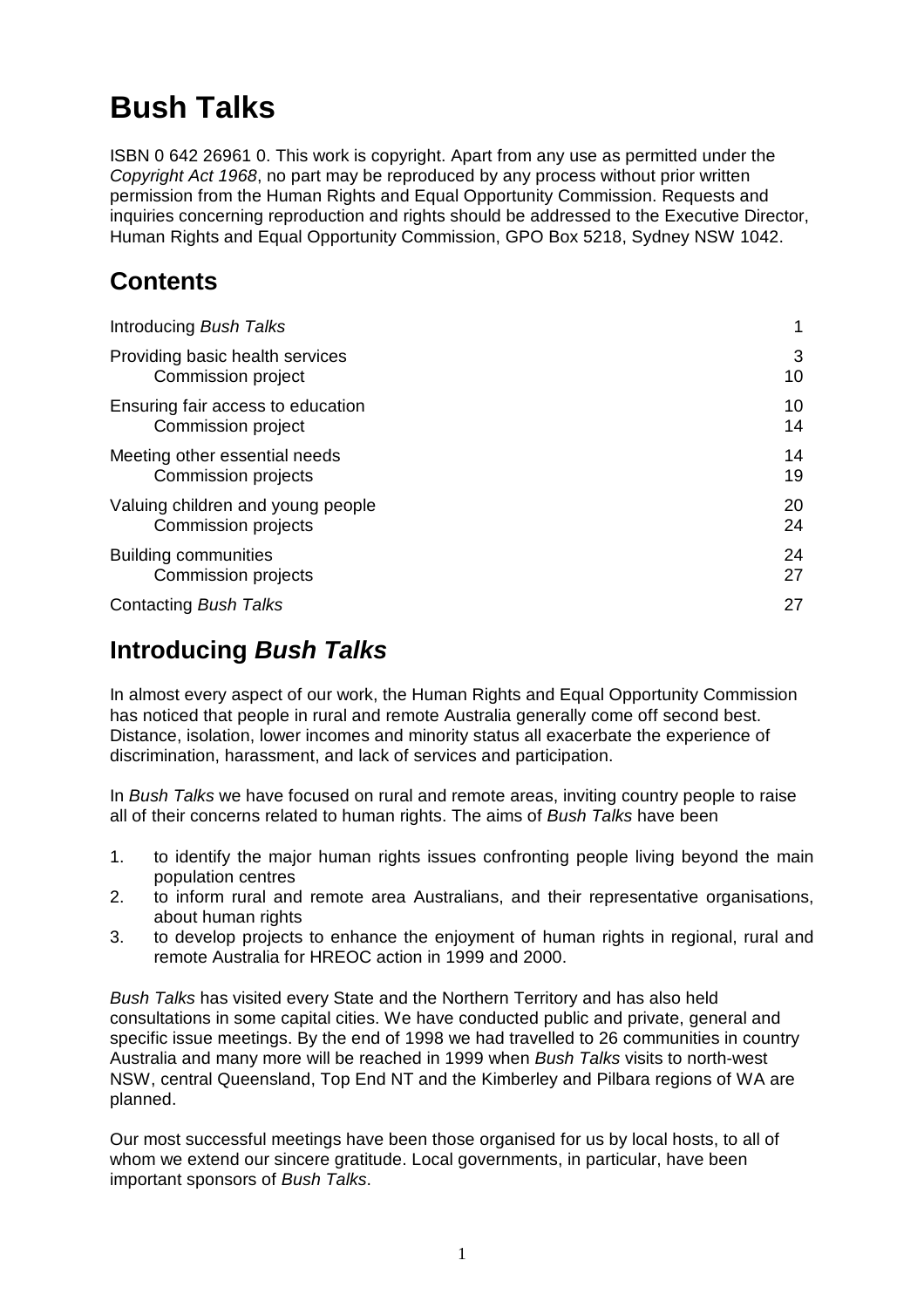In addition to meetings, to date we have received 94 telephone comments or enquiries and 53 written submissions from across the country.

This paper summarises the major issues raised with us in the first half of this consultation program. For more detail, readers will find notes of public *Bush Talks* meetings on the Commission's website: http://www.hreoc.gov.au (under 'News and Information').

The Commission's first responses to what we have heard – projects to begin in 1999 - are outlined at the conclusion of each section.

#### **Chris Sidoti**

Human Rights Commissioner and Acting Disability Discrimination Commissioner

| <b>Where</b>        | <b>When</b> | <b>Meetings</b>                                                 |
|---------------------|-------------|-----------------------------------------------------------------|
| Tamworth NSW        | 18 March    | Public meeting to launch Bush Talks                             |
| Wagga Wagga         | 23-25 April | Disability Advocacy NetworkChamber of CommerceMigrant           |
| <b>NSW</b>          |             | <b>Consultation Group</b>                                       |
| Coffs Harbour       | 7 May       | Address to NSW Country Women's Association ConferencePrivate    |
| <b>NSW</b>          |             | meetings                                                        |
| Wauchope NSW        | 8 May       | <b>Bunyah Land Council</b>                                      |
| Port Macquarie      | 8-9 May     | Public meeting hosted by Hastings Shire CouncilBirpai Land      |
| <b>NSW</b>          |             | CouncilLaunch of MultiKulti                                     |
| <b>Burnie Tas</b>   | 28 May      | Creative Living CentreMeetings with community services workers  |
|                     |             | Public meeting, Burnie Civic Centre                             |
| Port Augusta SA     | 15 June     | Remote and Isolated Children's ExerciseMeeting with community   |
|                     |             | services workersMeeting hosted by the Aboriginal Legal Rights   |
|                     |             | Movement                                                        |
| Orange NSW          | 20-21 July  | Public meeting hosted by Orange City Council                    |
|                     |             | Meeting hosted by Orange Regional Aboriginal Land Council       |
|                     |             | Secondary schools workshop                                      |
| <b>Bathurst NSW</b> | 22 July     | Address to Family Support Services Association                  |
|                     |             | ConferenceCommunity meeting hosted by Bathurst                  |
|                     |             | Neighbourhood CentreSecondary schools workshop                  |
| Albany WA           | 10 Aug      | Meeting hosted by Albany Chamber of Commerce and                |
|                     |             | IndustryMen in CrisisPublic meeting hosted by Albany City       |
|                     |             | CouncilTour of Albany Regional Prison                           |
| <b>Bunbury WA</b>   | 11 Aug      | Wattle Hill Lodge Aged Care FacilitySeminar hosted by Legal Aid |
|                     |             | <b>WA</b>                                                       |
|                     |             | Meeting hosted by Bunbury Regional Hospital                     |
|                     |             | Meeting with young people and youth workers hosted by Agencies  |
|                     |             | for South-West Accommodation                                    |
| Narrogin WA         | 12 Aug      | Wheatbelt Development CommissionPublic meeting hosted by        |
|                     |             | Narrogin Town Council                                           |
| Geraldton WA        | 11-12 Aug   | Ministry of JusticeYamatji Regional CouncilMeeting hosted by    |
|                     |             | Geraldton Community Health ServicePublic meeting hosted by      |
|                     |             | Geraldton Regional Community Education CentreTour of            |
|                     |             | Greenough Regional Prison                                       |
| Kalgoorlie WA       | 13-14 Aug   | Public meeting hosted by Legal Aid WA                           |
|                     |             | Secondary schools workshop                                      |
|                     |             | Kalgoorlie-Boulder Chamber of Commerce and Industry             |
|                     |             | Wongatha Regional Council                                       |
|                     |             | Goldfield Women's Health Centre                                 |

### *Bush Talks* **in 1998**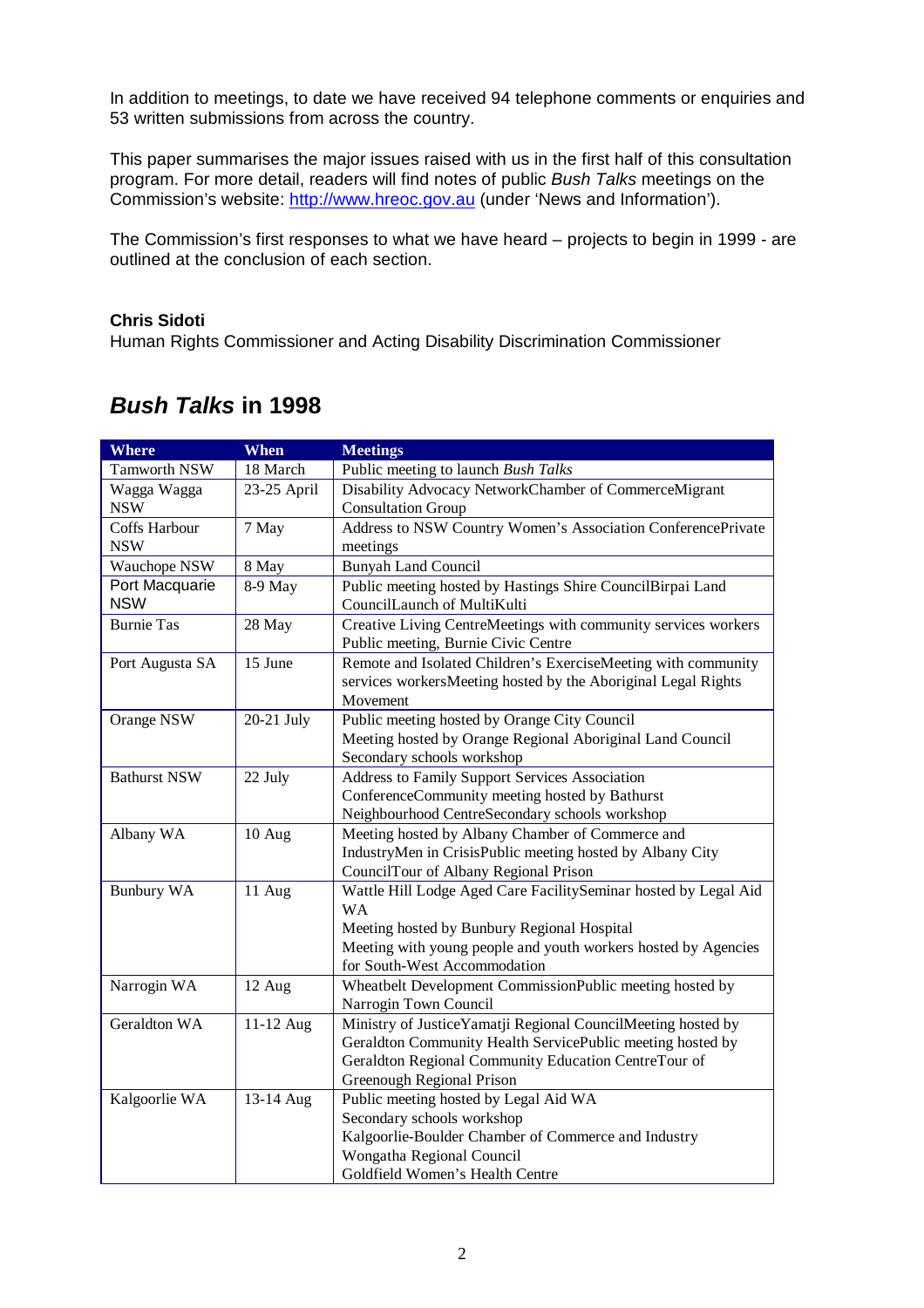| Mackay Qld           | 21-22 Aug   | Mackay Regional Council of Social Development                 |  |
|----------------------|-------------|---------------------------------------------------------------|--|
|                      |             | Mackay Advocacy Network                                       |  |
|                      |             | Kalyan Youth Services                                         |  |
|                      |             | Address to Conference on Aboriginal Reconciliation            |  |
| Rockhampton Qld      | 23-24 Aug   | Meeting hosted by St Joseph's CathedralDarumbal-Noolar Murree |  |
|                      |             | Aboriginal Corp.Rockhampton Chamber of Commerce               |  |
|                      |             | Public meeting hosted by Rockhampton City Council             |  |
| Biloela Qld          | 24 Aug      | Meeting with community groups hosted by Women's Health        |  |
|                      |             | Centre                                                        |  |
| Peterborough SA      | 24 Sept     | Address to SA Country Women's Association                     |  |
|                      |             | ConferencePeterborough High School Student Representative     |  |
|                      |             | Council                                                       |  |
|                      |             | Public meeting hosted by Anglican Church                      |  |
| Alice Springs NT     | 5, 6, 9 Oct | Public meeting hosted by Alice Springs HospitalNT Cattlemen's |  |
|                      |             | AssociationMeeting hosted by Papunya Regional CouncilMeetings |  |
|                      |             | with young people and youth workers hosted by Alice Springs   |  |
|                      |             | Youth Accommodation and Support Services                      |  |
|                      |             | Tour of Alice Springs Correctional Centre and Aranda House    |  |
| <b>Tennant Creek</b> | 6 Oct       | Public meeting hosted by Yapakurlangu Regional Council        |  |
| NT                   |             |                                                               |  |
| Papunya and          | 7-8 Oct     | Community meetings                                            |  |
| Yuendumu NT          |             |                                                               |  |
| Scone NSW            | 11 Nov      | Public meeting hosted by Scone Shire Council                  |  |
| Euroa Vic            | 18 Nov      | Public meeting hosted by Shire of Strathbogie                 |  |
| Bendigo Vic          | 18-19 Nov   | Public meeting hosted by Bendigo City CouncilCountry AIDS     |  |
|                      |             | NetworkGolden City Support Services                           |  |
|                      |             | Meetings with young people and community services workers     |  |
|                      |             | hosted by the Salvation Army                                  |  |
| <b>Ballarat Vic</b>  | 20 Nov      | Public meeting hosted by Ballarat City Council                |  |
| Cairns Qld           | 26-27 Nov   | Address to ACROD National ConferenceMeetings with young       |  |
|                      |             | people and with youth workers hosted by the Youth Services    |  |
|                      |             | Network                                                       |  |
|                      |             | Meeting hosted by ATSIC                                       |  |
| Mareeba Qld          | 26 Nov      | Public meeting hosted by Mareeba Shire CouncilMareeba         |  |
|                      |             | <b>Reconciliation Group</b>                                   |  |

## **Providing basic health services**

*The States Parties to the present Covenant recognize the right of everyone to the enjoyment of the highest attainable standard of physical and mental health. [International Covenant on Economic, Social and Cultural Rights article 12]*

Inadequate, inaccessible and diminishing health services emerged as the principal concern of participants in *Bush Talks* meetings and in submissions. Yet there is a greater need in rural and remote areas.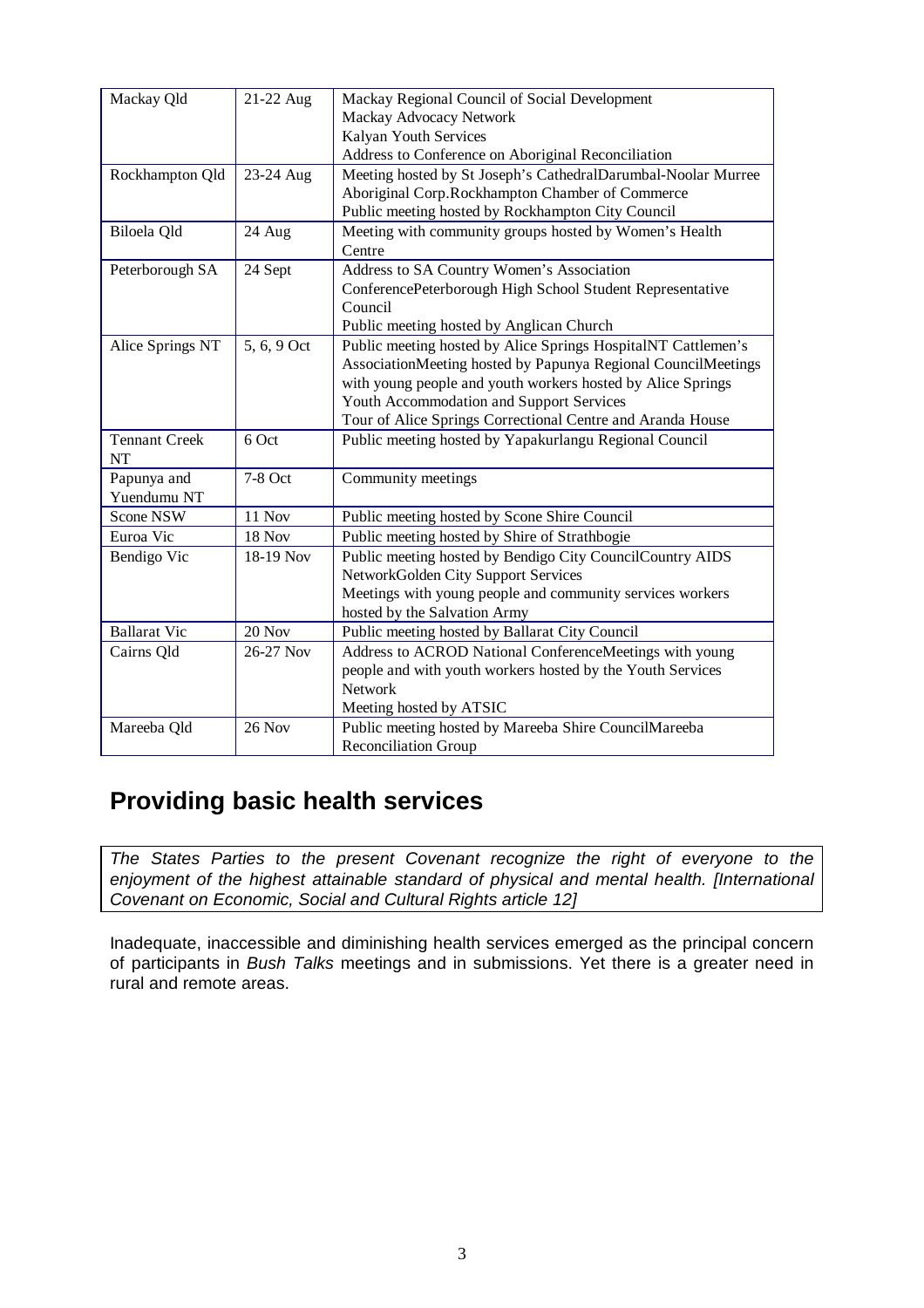"Research suggests that the general health of rural people is, by urban standards, very poor. Rural populations have above average rates of premature mortality and death through heart disease, cancer, suicide and tuberculosis. Poverty and the associated family problems which arise from income deprivation are higher in rural than urban areas. The health status of Aborigines is disgraceful. Aborigines have a mortality rate over four times that for non-Aboriginal people and life expectancy is about 20 years lower.

"The recent evaluation of the Rural Communities Access Program also found that stress related problems are on the increase. Rural health workers reported increased substance abuse, low morale and depression; and long hours of work that lead to greater risk of accidents and withdrawal from community activities and involvement. With the closure of support services and the difficulty of accessing medical services, families have less access to help." [Australian Catholic Social Welfare Commission, *Valuing Rural Communities*, 1998, pages 11 and 12]

#### **Health policy**

"Rationalisation of services continues to be a key strategy of governments to achieve cost constraint, reduction, economies of scale, and efficiency and effectiveness of service delivery. This has involved the centralisation and regionalisation of services in rural Australia into larger regional centres. Governments are increasingly locating services in areas of greatest population demand. This strategy is having an increasing detrimental effect on the local delivery of services in small towns in rural communities." [National Farmers' Federation, *Trends in the Delivery of Rural Health, Education and Banking Services*, 1997, page 8]

The same picture of government policies leading to inadequate services emerged in every State and the Northern Territory. Participants at a meeting in Burnie Tasmania complained of "little co-ordination of services" and that "fragmentation is occurring as a result of shortterm government grants and privatisation of health services". In Port Augusta *SA Bush Talks* was told that "[mental health] services are only given short-term funding but it takes time to get established, become known and earn the confidence and trust of locals". Many common areas of concern were identified.

#### **Hospital cuts**

Many country towns have witnessed cutbacks in hospital services in recent years. In Geraldton WA *Bush Talks* was told that the hospital had recently closed 29 beds, reducing the total to 60 beds. The average number of patients is 60, but the peak to date has been 73. In Biloela Qld "a few years ago the hospital had two full-time doctors". Now the only doctors practising at the hospital are GPs in private practice who were said to limit themselves to four appointments daily at the hospital.

In 1997 *The Land* reported that between 1988 and 1995, 5,000 hospital beds had closed in NSW and that 30 hospitals, the majority in rural areas, had been closed, downgraded or privatised [8 August 1996, page 7].

Heaven help anyone who has a heart attack, major accident or haemorrhage from now on, because with the downgrade of the hospital services our one and only ambulance with its one and only driver will have to get that person to hospital in Albury or Wodonga 125 kms away. How can he drive and care for a seriously ill patient? [Submission from V Heeney, Corryong Victoria]

"The level of expenditure per available hospital bed declines sharply with increasing rurality, for both public and private hospitals. In 1995-96, the rate of expenditure in comparison to 'capital cities' was 20% less in 'large rural centres' and 54% less in the 'remainder' of Australia." [Australian Institute of Health and Welfare, *Health in Rural and Remote Australia*, 1998, page 80.]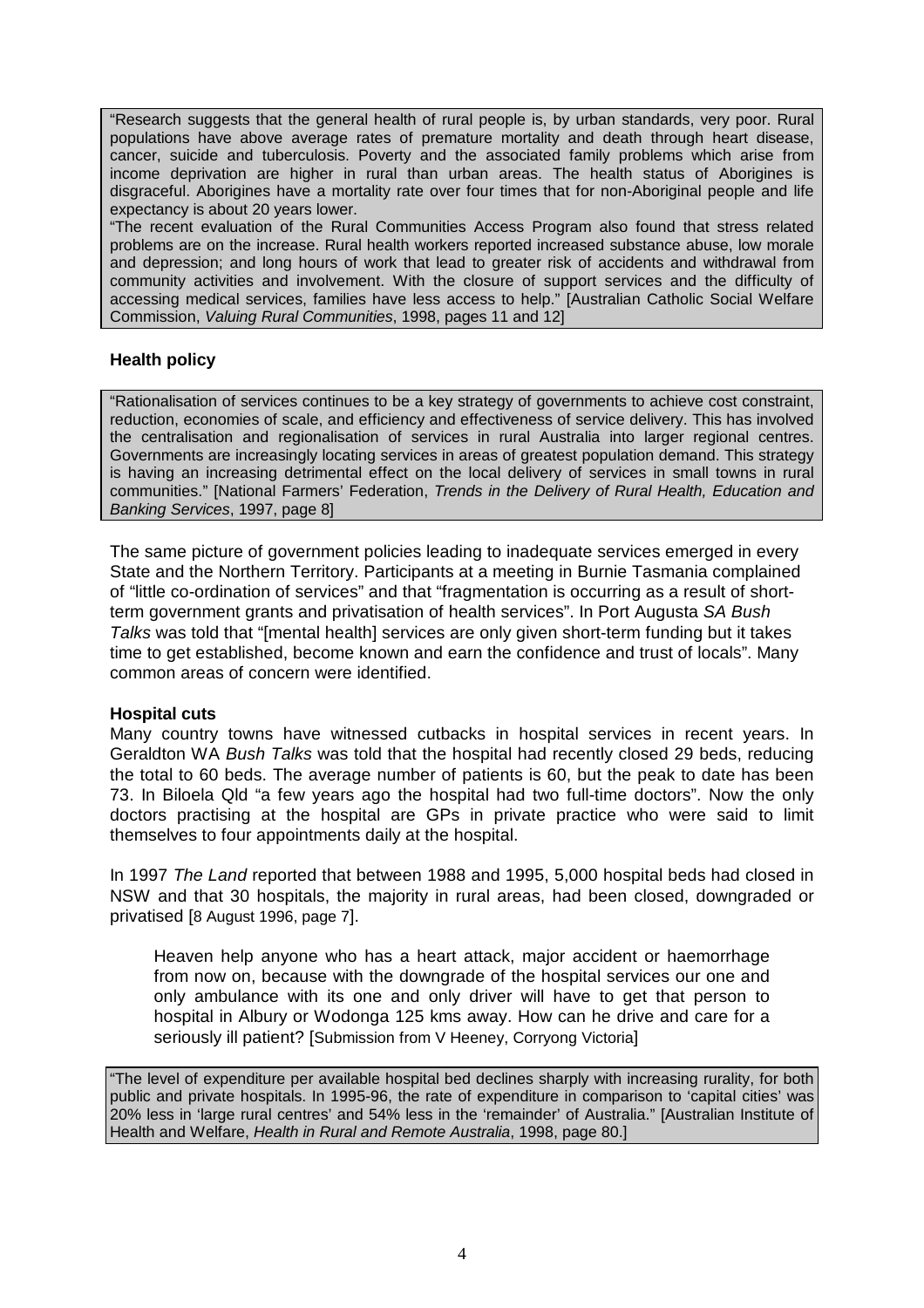#### **Mental health services**

Participants expressed alarm at the lack of mental health services - counselling, psychiatric, hostel, in-patient - in rural and remote areas, especially services suitable for young people. In Port Macquarie NSW *Bush Talks* was told

- "there has been no increase in mental health beds in local hospitals in spite of the increased population in recent years"
- the one adolescent mental health worker is "not enough to meet the needs of young people with mental health problems"
- there is no psychiatric registrar at the hospital and
- "the area has never been able to meet the needs of after hours crisis".

In Port Augusta SA, "there are minimal services within the region and even then there are great distances to travel". Two psychiatrists visit from Adelaide one day each month; outreach services visit remote communities one day each month and the telelink psychiatric service is only available for emergencies.

In Geraldton WA there is no specialist in child and adolescent mental health. In Central West Queensland "there is no-one to provide counselling services and a lot of young people are struggling with mental health problems". In Rockhampton Qld there is no permanent child psychiatrist. In nearby Biloela Qld a psychiatrist, a psychiatric nurse and a social worker visit once each month but "this is not enough for people who are in a critical condition" and "people always see a different person and waste time telling their history over again".

Even in Wagga Wagga NSW, that State's largest inland city, there is no resident psychiatrist. Psychiatrists have to be flown in on circuit to see patients by appointment.

Mental health services are abysmal in the bush, almost non-existent, as is detox for alcoholism which is rife, marriage counselling, respite, palliative care, legal services, etc etc. These are of course all related. [Submission from E Stafford, Kuranda Qld]

A representative from a shelter for women and children escaping domestic violence told *Bush Talks* in Rockhampton Qld

We often get inappropriate referrals to us of women with mental illnesses ... For women with mental health, drug and alcohol issues there is nowhere to go.

|        | Metropolitan |       | <u>Dealit fales from suicide per T00,000 population</u><br>Rural |                  | Remote |         |       |
|--------|--------------|-------|------------------------------------------------------------------|------------------|--------|---------|-------|
|        | Capital      | Other | Large<br>centres                                                 | Small<br>centres | Other  | Centres | Other |
| Male   | 19.2         | 21.7  | 23.8                                                             | 22.6             | 23.9   | 22.6    | 29.9  |
| Female | 5.2          | 5.0   | 4.4                                                              | 4.5              | 4.3    | 3.3     | 4.1   |

#### Death rates from suicide per 100,000 population

Australian Institute of Health and Welfare, *Health in Rural and Remote Australia*, 1998, page 53.

Economic downturn with the resulting sense of hopelessness and despair is a major factor contributing to the high rate of rural suicides. A lot of people who get put on the economic scrapheap through no fault of their own feel an enormous sense of worthlessness. [Albany WA, August 1998]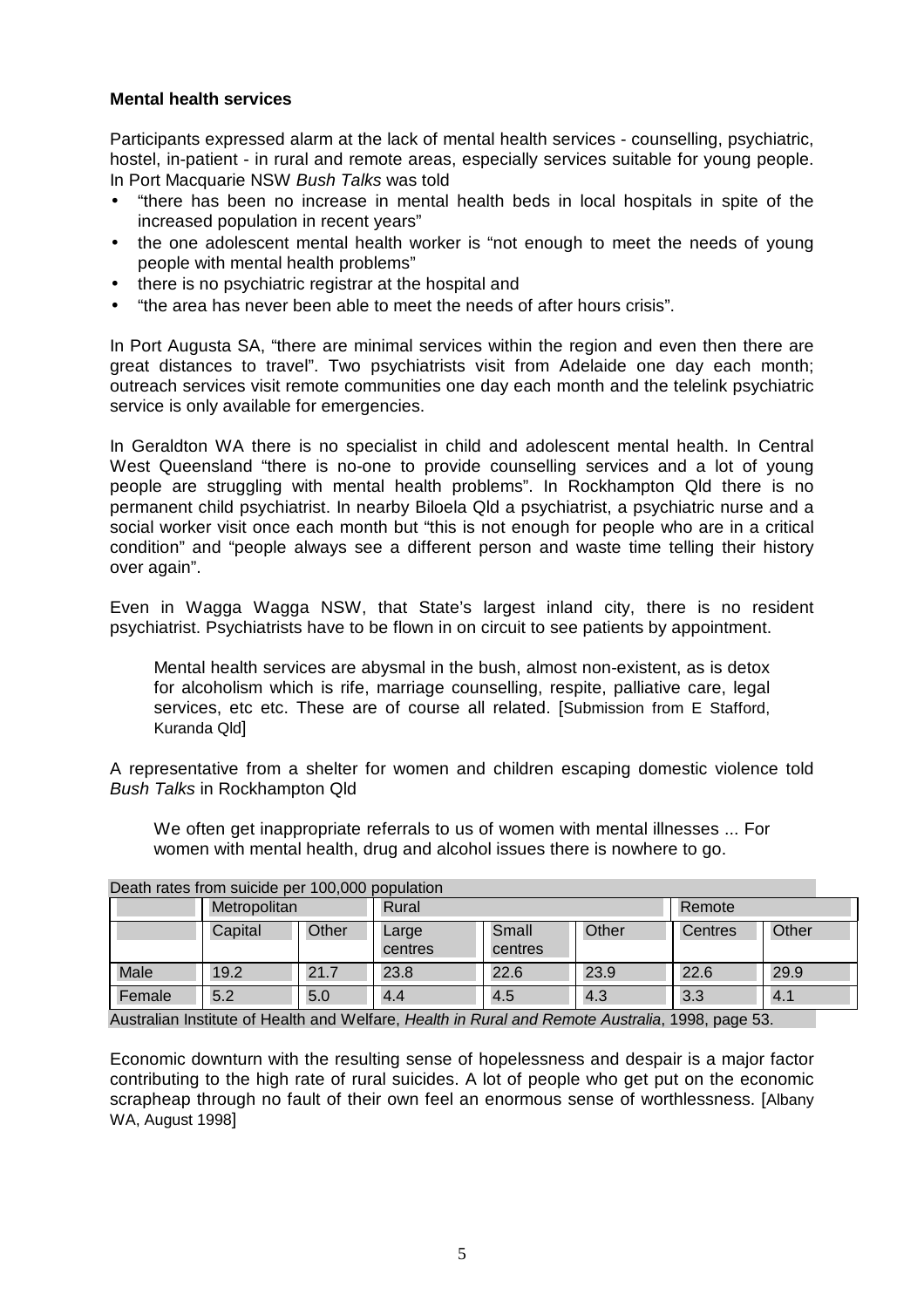"The poor state of rural mental health is exacerbated by a paucity of research into rural mental health issues which creates a vicious cycle - lack of research leads to lack of information which inevitably leads to lack of funding and lack of services. The overall result is that rural mental health services and research are a neglected issue." [Guy Cumes, 'Rural mental health: Policy, practice and law' in Centre for Rural Social Research, Charles Sturt University, *Quality of Life in Rural Australia*, 1998, page 42]

#### **Aboriginal health services**

Aboriginal ill-health and high mortality are seemingly intractable problems.

For Aboriginal Australians:

- Life expectancy is 20 years less than for non-Aboriginal Australians.
- Aboriginal boys born today have only a 45% chance of living to age 65 (85% for non-Aboriginal boys); Aboriginal girls have a 54% chance of living to age 65 (89% for non-Aboriginal girls).
- Over the last forty years, the Aboriginal infant mortality rate has declined (though it is still over three times the national average); over the same period, adult mortality in the Aboriginal population has increased. [Submission from Central Australian Aboriginal Congress, Alice Springs NT]

With high rates of diabetes and resulting kidney disease among Aboriginal people, the lack of accessible dialysis is deplorable. Wongai residents of the Ngaanyatjara Lands and other communities in the Central Desert region of WA must go to Kalgoorlie or Perth for dialysis. "People can't bear to be away from their land and family and some have chosen to return home. It really breaks a Wongai's heart when he has to go away." But without dialysis, patients will die [Kalgoorlie WA, August 1998]. In the Northern Territory, dialysis is only available in Darwin and Alice Springs. "People in need of these services are forced to move from as far away as Tennant Creek and the Barkly. This is a spiritual death sentence for these people. In addition, when family members move with them they often end up staying in the river bank as a consequence of the lack of accommodation in Alice Springs" [Alice Springs NT, October 1998].

The other major issue raised in *Bush Talks* meetings with Aboriginal people was the common ignorance of Indigenous cultures among health professionals resulting in inappropriate and often inadequate treatment. In the Northern Territory *Bush Talks* was told of junior doctors on three month rotations attending remote clinics with little knowledge of the medical conditions they were likely to encounter, little experience and little if any cultural awareness [Alice Springs NT, October 1998]. In Wiluna WA, *Bush Talks* was told, "there is a real distrust of the visiting health professionals by the community because of the constant change-over of staff" [Geraldton WA, August 1998].

We in aged care [for Aboriginal people] are really in lack of culturally appropriate tools, because every single strategy and every single approach we take to any aged care issue are developed by Europeans and are virtually useless in this particular region. [Alice Springs NT, October 1998]

There is no doubt that Aboriginal 'social and cultural' factors and 'location' do influence the health of our people. There is no doubt that factors such as the remoteness of Aboriginal communities, cultural divisions between 'men's business' and 'women's business', and the fact than many of our people speak English as a second (or third, or fourth) language, pose problems for Westernoriented service delivery. [Submission from Central Australian Aboriginal Congress, Alice Springs NT]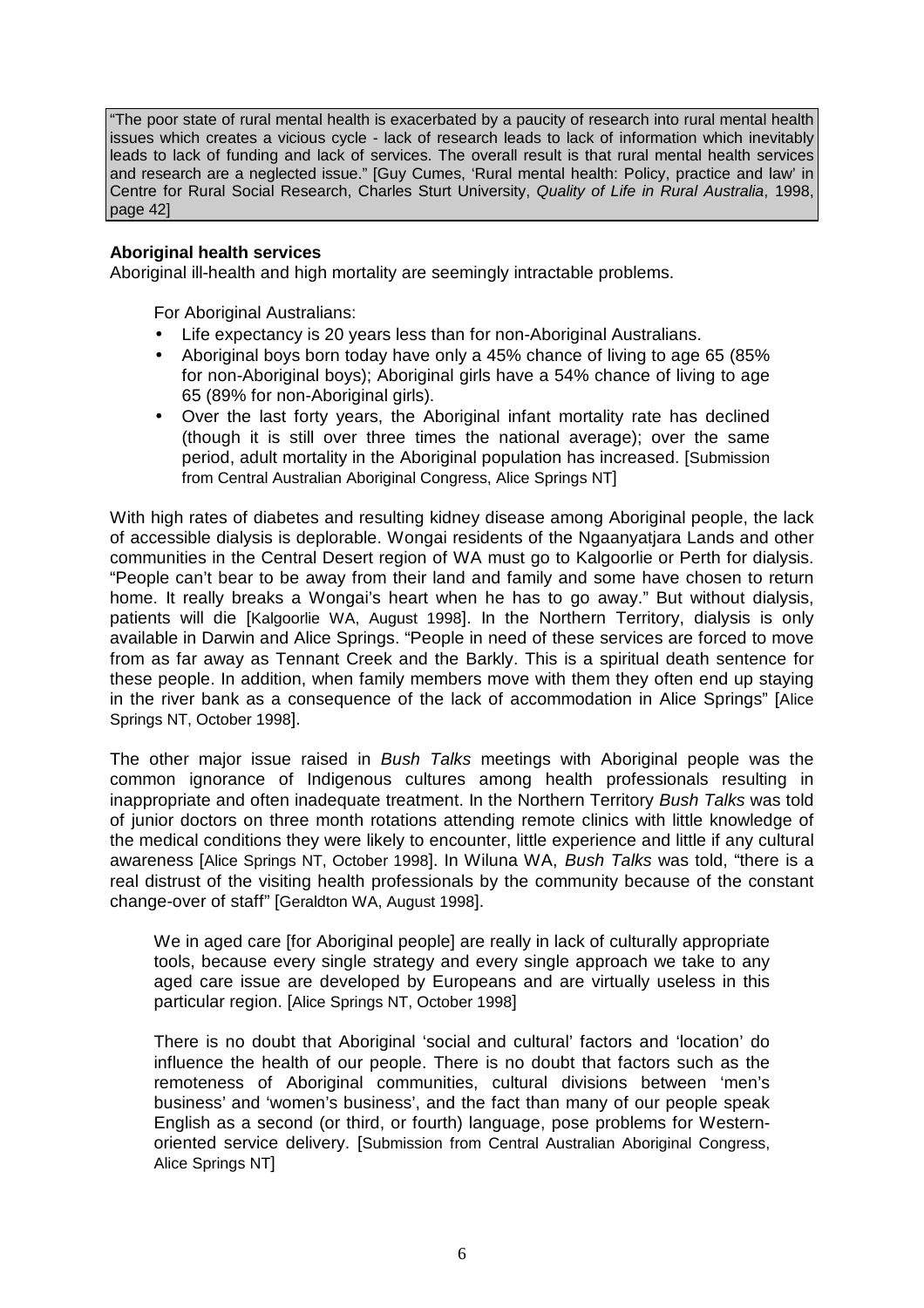In Cairns Qld *Bush Talks* was told that it was often difficult for Indigenous patients from outlying areas to understand the medical terminology and language of doctors at the Cairns hospital. The information could be about critical issues such as medications.

#### **General practitioners**

*Bush Talks* heard of long waits for appointments with GPs, towns without a GP for lengthy periods and towns in which not one GP would bulk bill.

"There is a rural under-supply of general practitioners of around 500; shortages occur in every State and the Northern Territory." [National Farmers' Federation, *Trends in the Delivery of Rural Health, Education and Banking Services*, 1997, page 9]

In Port Macquarie NSW "doctors are hard to attract to the town and do not stay long".

The Shire of Jerilderie [NSW] has had, like many other rural areas throughout the State, a lot of difficulty in attracting a doctor to practise in the small town of Jerilderie. The town until just recently was in fact without a doctor for about twelve months, a situation which has the effect of frightening a lot of residents, particularly the aged, and of frustrating many others ... The community, having finally solved the doctor problem, now finds itself with a hospital which, for all intents and purposes is still open, but a hospital that the doctor is not permitted to use other than for accident and emergency cases, where he may only provide in-patient care for a maximum period of four hours. [Submission from Jerilderie Shire Council, NSW]

In Geraldton WA it was reported that patients wait up to six weeks for a non-urgent appointment and that the Aboriginal Medical Service is the only GP service to bulk bill: 40% of AMS patients are reportedly now non-Aboriginal people. In Mareeba Qld the local AMS is also treating increasing numbers of non-Aboriginal patients for the same reason. In almost every town visited *Bush Talks* was told that none of the GPs will bulk bill, except perhaps for health care card holders.

For a considerable period the 'medical centre' has refused to bulk bill patients and at the beginning of this year the [other] surgery suddenly, en masses, had their doctors cease bulk billing, and shortly after this, my wife attended there for a regular prescription for heart medicine only to be turned way as she was unable to pay at the time of consultation, even though she offered to pay on the next pension day, but she was refused this option! [Submission from D Robinson, Mudgee NSW]

Doctors of Busselton [WA] have developed practices which don't like to offer bulk billing on the cost of consultations. Reception staff are told to ask the potential patient, as they make their appointment, if they have the money to cover the cost and if not are denied access. The GPs themselves are approachable on this issue and do allow bulk billing when requested by the patient. I have seen young people in urgent need of medical tests being denied access at the front desk or over the phone ... It is usually the least experienced, new patients who are most likely to be harmed by such rejection as they lack the confidence to ask to see the doctor anyway or are unwilling to lie that they do have the cost of the appointment. [Submission from Geographe Youth Services, Busselton WA]

#### **Aged care services**

Australia's population is ageing. Many rural populations are ageing more rapidly as younger people leave for education, employment or lifestyle reasons.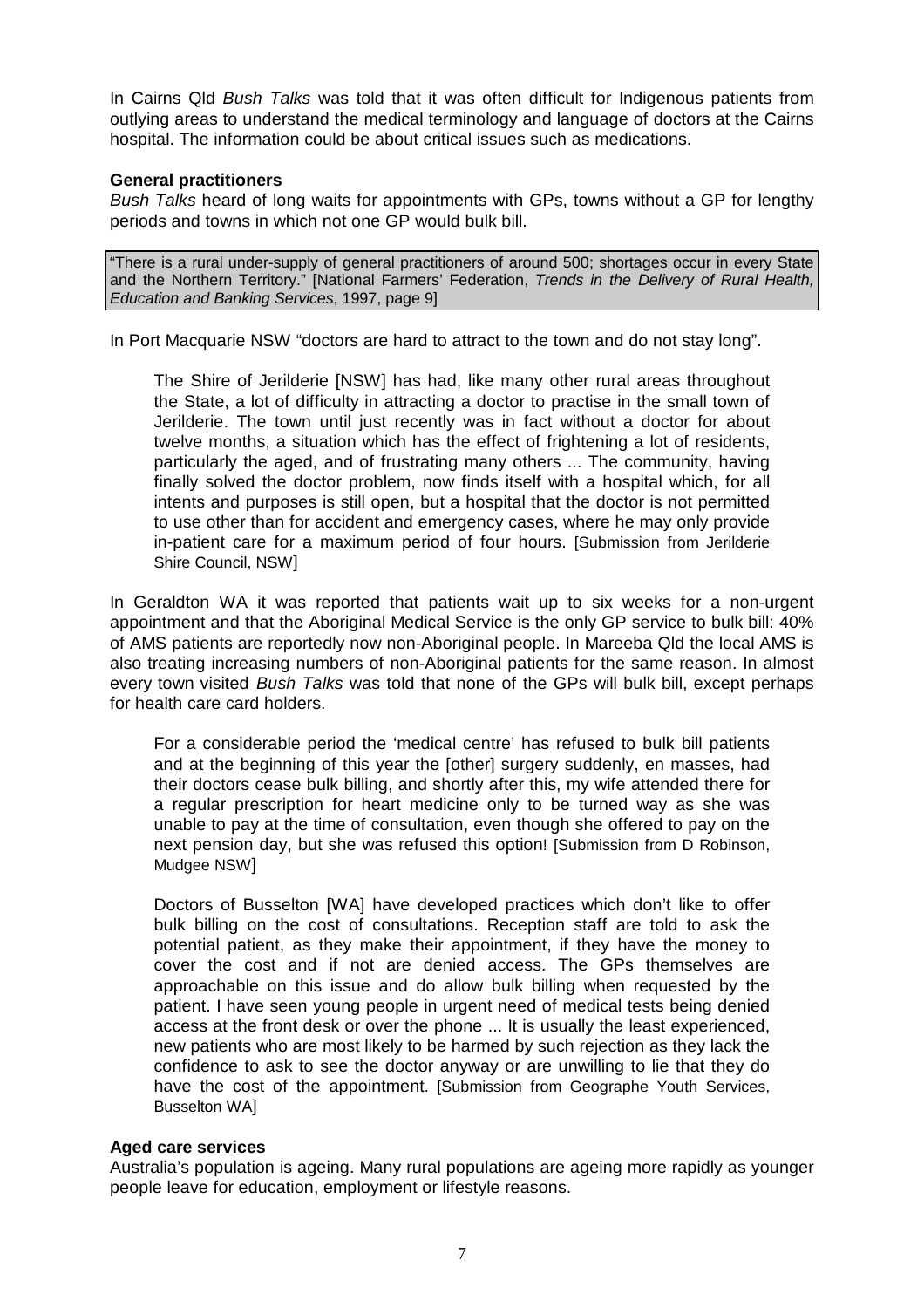In small communities in WA, elderly people who wish to remain in their own homes face many problems. Withdrawal of local services is making it increasingly difficult for them to maintain an independent lifestyle. [Bunbury WA, August 1998]

Older persons' funding is a significant issue. I think in adult services 85% of the budget goes to clinical services, whereas in aged services 93% goes to clinical services and only 7% to community based services. I see in our travels, people over 65 being isolated, not getting good access not only to psychiatric services but housing services and carer support services. I think that the geographic factors are accentuated for people over 65. They are usually less likely to have a car. [Bendigo Vic, November 1998]

In Burnie Tasmania *Bush Talks* was told that there is a six month wait for nursing home care.

Metropolitan centres and large rural centres have 400+ nursing home beds per 100,000 people over 70 years of age. In other rural areas there are one-third fewer beds and in remote centres there are fewer than half that number. "Acute care hospital beds are used to compensate for the lower supply of nursing home beds in rural and remote zones, with nursing-home-type-patients occupying 20% of hospital beds." [Australian Institute of Health and Welfare, *Health in Rural and Remote Australia*, 1998, page 92]

#### **Other health services**

Shortage of dental services was regularly raised as an issue of concern. In Wauchope NSW there is a two and a half year wait for a dental check-up, although the dentist can fit in emergencies. In Port Macquarie NSW "there is no dental service in town for health care card holders" and the one resident dentist was reportedly only available for emergencies. Similar issues were raised in Biloela and Rockhampton Qld and Bendigo Victoria. Changes to Commonwealth support for dental services were blamed for a significant reduction in access.

On the North West Coast of Tasmania, *Bush Talks* was told, there is a five month wait for paediatric services and a two month wait for home assessment of people requiring aged care. In Bathurst NSW the nearest government disability therapist is in Orange and there is a wait of eight to nine months to obtain an initial assessment by a speech pathologist or an occupational therapist.

In Port Macquarie NSW there were concerns about a lack of services for men including screening services and cancer treatment. In Orange NSW a drug rehabilitation centre is nearby but will not accept people prior to detoxification for which they must travel to Sydney.

"The supply of primary care practitioners per head of population falls sharply in rural areas. In 'large rural centres', the supply rate was 13% below that of 'capital cities', whereas 'small rural centres' and 'other rural areas' had supply rates of 23% and 35% respectively less than 'capital cities'." [Australian Institute of Health and Welfare, *Health in Rural and Remote Australia*, 1998, page 83]

#### **Travel assistance**

"When local services are lost people are inconvenienced and incur additional, and sometimes significant, travel costs associated with travel to larger centres to receive treatment. Access problems have been shown to have a negative effect on health status." [National Farmers' Federation, *Trends in the Delivery of Rural Health, Education and Banking Services*, 1998, page 9]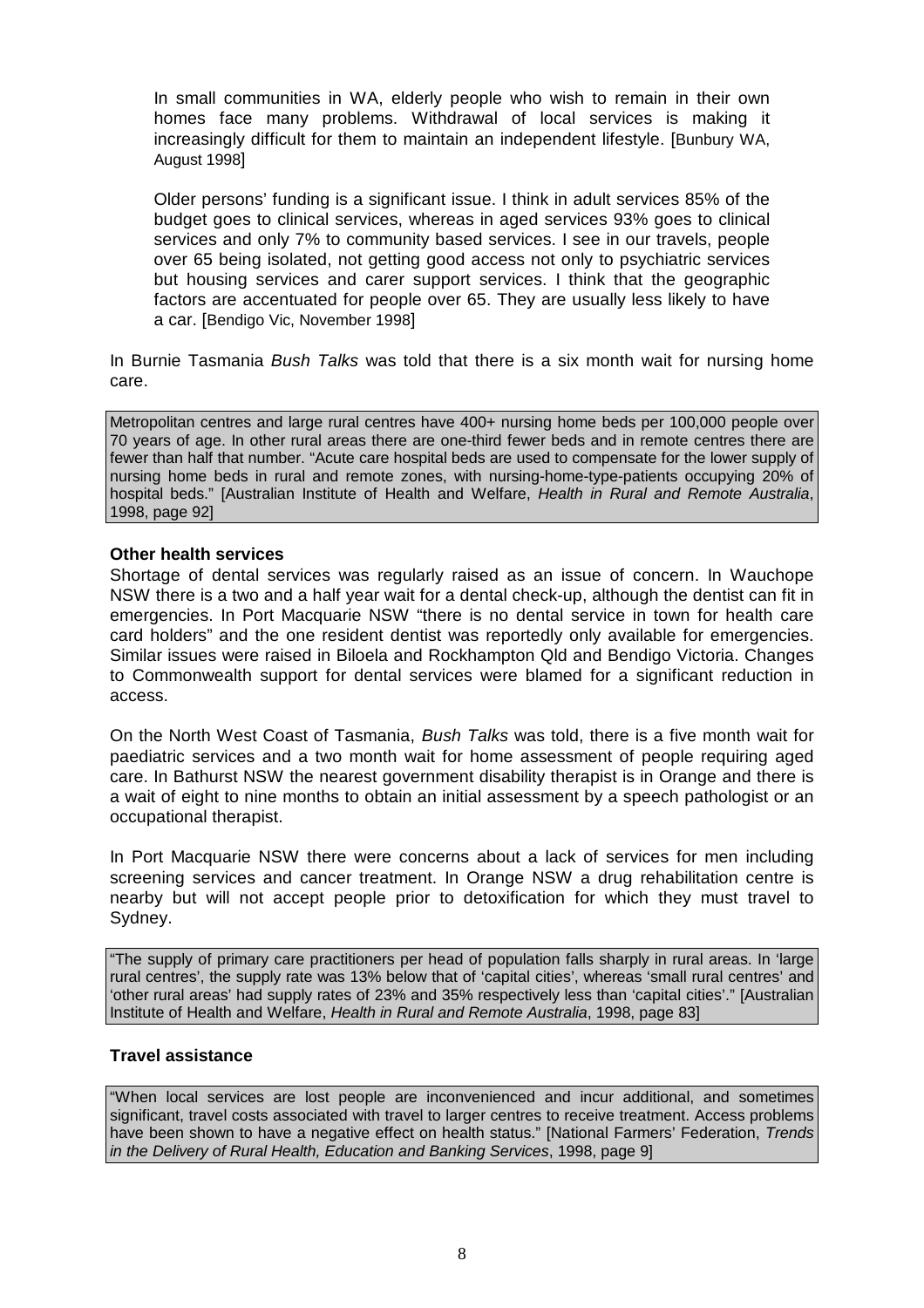There was considerable criticism of the federally-funded, State-administered travel and accommodation assistance scheme for isolated patients needing to travel for treatment.

Eligibility for the scheme is limited: the treatment must be specialist treatment, the distance must be more than 200 km, a carer will not be funded for an adult patient, accompanying children are not covered, accommodation is only included if needed for medical reasons. Dental care, physiotherapy and other allied health care are not covered. Travel across State borders is not covered, even though an inter-State service may be closest and the scheme is funded by the Commonwealth.

In Geraldton WA, *Bush Talks* was told, there is no psychiatric hostel. Patients needing such accommodation must travel to Perth. But because hostel care is not classified as specialist treatment, financial assistance is not available.

PATS [Patient Assisted Travel Scheme in South Australia] funds an accompanying parent with a child but it will not fund a second child who has to travel with the parent because, for example, the parent cannot leave the second child behind on an isolated property. And it will not fund an accompanying person where the patient is an adult, even though the adult may need care and assistance, especially if an overnight stop is required. [Port Augusta SA, June 1998]

Because of restrictions on eligibility, *Bush Talks* was told of cancer sufferers "taking the risk" rather than find the money to go for treatment [Bathurst NSW] and of a spinal injury patient having to pay her own airfare because she was only in a full body cast and not a wheel chair [Geraldton WA, August 1998].

#### **Proposals and initiatives**

In Aboriginal health, the Central Australian Aboriginal Congress called for a holistic approach.

We recognise that how and where our people live can cause contradictions and problems for Western-style service delivery: *hence the importance of those services being under Aboriginal control*. It is only when health services are under our own control that we can work out the contradictions between our traditional ways of life and those of the non-Aboriginal system on our own terms. The only alternative is to have 'solutions' to these contradictions imposed upon us, solutions that have in the past required our people to give up their identity to fit in with the requirements of an alien system.

... there also needs to be a recognition that the health of our people does not depend on the health sector alone. Our people must have access to education and employment, and to all the other services and infrastructures that non-Aboriginal Australia enjoys. Cuts to these services will affect our people as well as (and probably more than) the general Australian population. In addition, our special and continuing relationship to the land must be recognised and supported, and not denigrated and denied. [Submission from Central Australian Aboriginal Congress, Alice Springs NT]

*Bush Talks* was told of a number of rural community initiatives including efforts to attract young health professionals to return to their rural areas to practise once qualified and suicide prevention programs among young Indigenous people.

In Yeoval NSW the Yeoval Community Hospital Co-operative was formed after the closure of the District Hospital. The Co-operative provides a range of health and aged care services at one site: a doctor's surgery, hospital, physiotherapy, ambulance, X-ray unit, nursing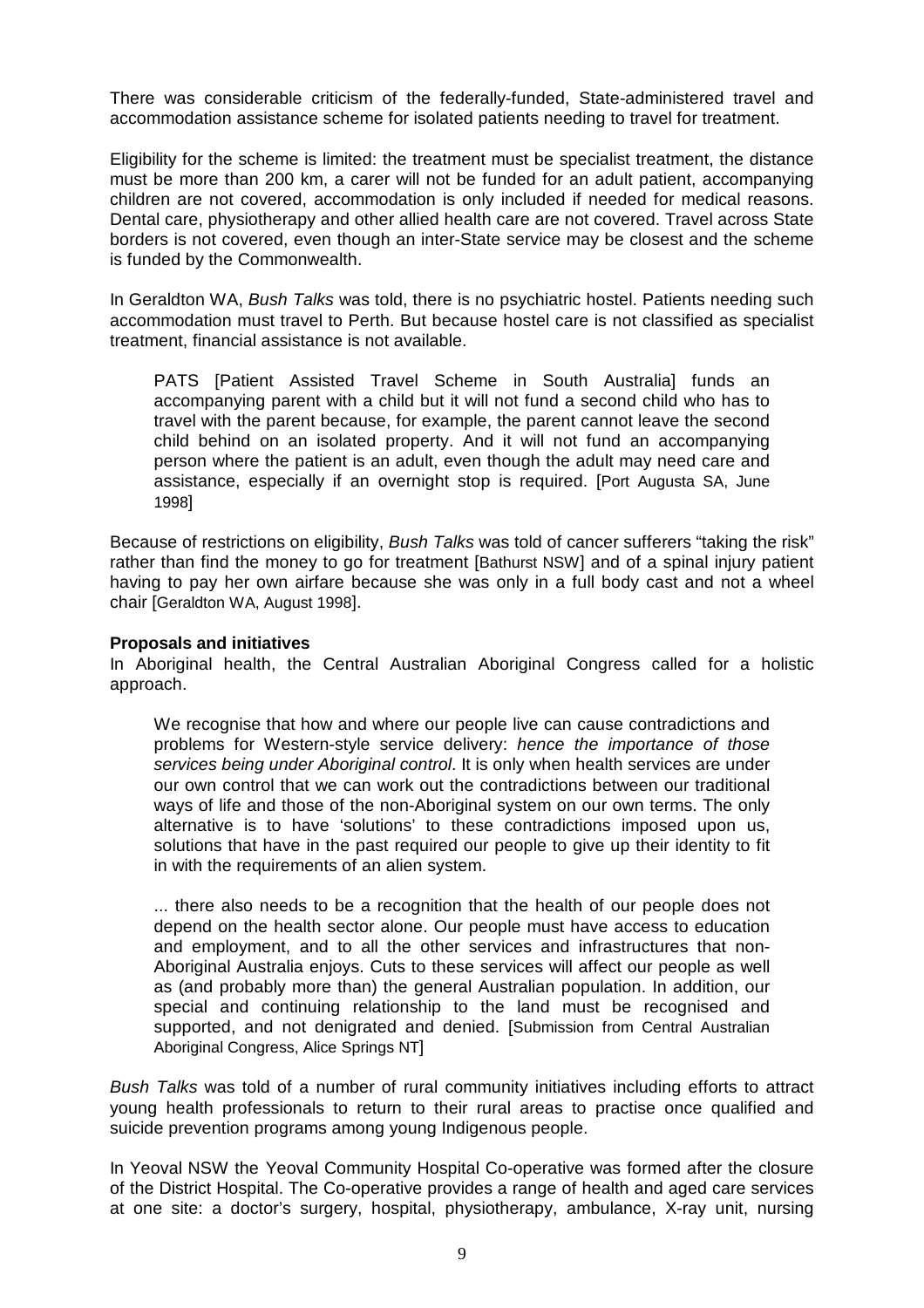home, hostel and self-care units, as well as community services such as Meals on Wheels and a volunteer driver service. The Co-operative has attracted both State and Commonwealth funding.

In Manangatang Victoria local farmers agist, manage and shear 1,300 sheep owned by the District Hospital, free of charge, handing part of their wool cheque back to the hospital. Their aim is to raise funds to maintain the six-bed hospital, 10 bed nursing home, sports clubs, school and voluntary ambulance service.

The Remote and Rural Health Training Unit in Dubbo NSW presents an annual week-long health care career options program for 20 Year 10 students from rural high schools. The objective is that the young people will see the range of possible careers, take up a career in health care and return to their region to work. The planned establishment of new medical schools in Wagga Wagga NSW and Townsville Qld will also assist in training more country people for rural practice.

#### **Commission project**

The Commission's project work on rural health will be determined in consultation with experts in rural and remote area health. It will focus on innovative community initiatives to respond to country health needs. It will aim

- 1. to locate the delivery of health services within a human rights framework
- 2. to identify successful rural and remote community initiatives and the factors contributing to their success
- 3. to publicise the initiatives so that others are informed and inspired.

Key areas of need are remote health services; young people, substance abuse and emotional well-being; aged care; flexible but adequate services in country towns; mental health services.

Two models are under consideration: (1) a seminar series and booklet and (2) a television series and complementary training kit, including a booklet. The choice of models is dependent upon funding and sponsorship.

### **Ensuring fair access to education**

*Everyone has the right to education. [Universal Declaration of Human Rights article 26]*

#### **School retention and completion**

Children in rural and remote Australia are less likely to complete their education than children in regional and urban centres.

**WA Year 11 and Year 12 dropout rates**: Perth schools = 25%; country schools = between 50% and 75% [Ministerial Council on Education, Employment, Training and Youth Affairs, *National Report on Schooling in Australia*, 1996, page 63]

The factors contributing to this are varied and complex.

"Family factors, previous educational experience, inadequate access to secondary schools, the high turnover in teachers, lack of subject choices, poor skills in the use of technology, poor facilities, poor future employment prospects, and disincentives created by government assistance schemes are amongst the causal factors." [National Farmers' Federation, *Trends in the Delivery of Rural Health, Education and Banking Services*, 1997, page 31]

Agricultural workers are much less likely than others to have completed secondary school.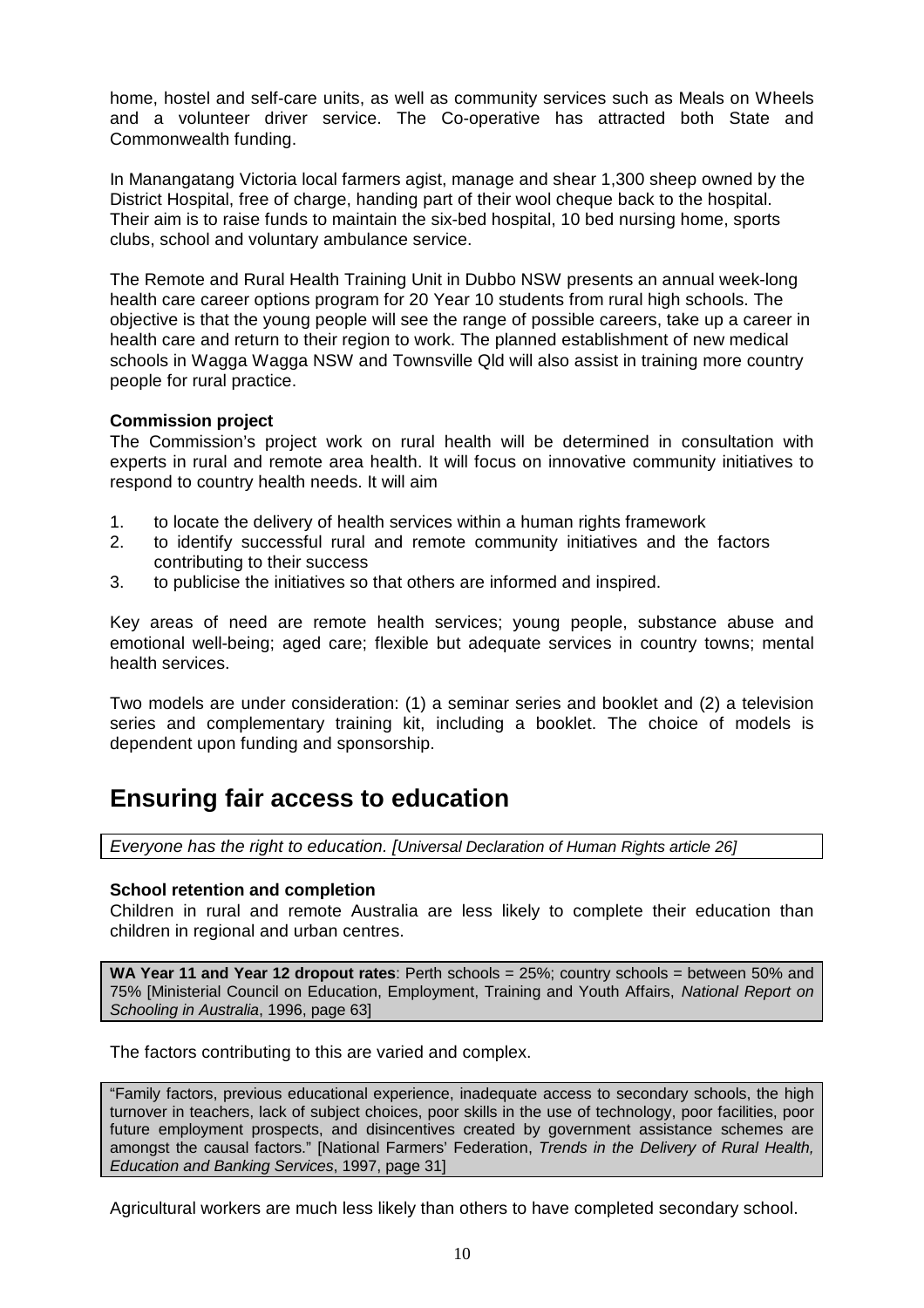| Level of qualifications of those working in agriculture, 1995 |                            |                            |  |  |
|---------------------------------------------------------------|----------------------------|----------------------------|--|--|
| Qualification                                                 | Employed in<br>Agriculture | Australian Labour<br>Force |  |  |
| Completed 4 years or less of secondary school                 | 53.7                       | 32.8                       |  |  |
| Completed secondary school                                    | 14.5                       | 18.1                       |  |  |
| Completed trade, technical course and/or apprenticeship       | 19.4                       | 23.2                       |  |  |
| Completed associate diploma or above                          | 12.4                       | 25.9                       |  |  |
| With post-school qualifications                               | 31.8                       | 49.1                       |  |  |

[Rural Industries Research and Development Corporation, Short Report No.30, *Improved tertiary education in farm communities a priority*, 1998]

#### **Distance education**

Distance education is generally agreed to be adequate for primary students, although an unremunerated burden on the supervising parent(s). Distance education is a poor substitute for an interactive secondary school, however.

Face to face secondary education is important for children - both for their education and for their socialisation. But most families can't afford to send their children to boarding schools. Distance education is available to Year 12 but subject choices are very limited and there is no interaction between students. Children need social contact and social education beyond the formal education curricula. They also need sport, music and social activity. Because of the difficulties children in remote areas have only 52% retention to Year 12, with boys less than 50%. It is heartbreaking for parents not to have enough money to ensure the proper education of their children. [Port Augusta SA, June 1998]

The quality of telecommunications technology is inadequate for teaching and learning in many parts of Australia.

Equity in regard to the provision and costing of technology is also an issue. The family computer is integral to property management and it is unrealistic to assume that such a computer would be available in school hours to the children. The introduction of the Internet is hampered by both the quality of the present technology and of cost structures in telecommunications. [Submission from B White, Ivanhoe NSW]

#### **Indigenous education**

There is a primary school in Papunya, but throughout the whole of the Papunya region there are no secondary education facilities. Students who have completed primary school therefore have to move to Alice Springs to further their education. This lack of accessible secondary education facilities is reflected in the fact that only 1% of Indigenous people in the region aged 15 years and over participate in secondary education. [Papunya NT, October 1998]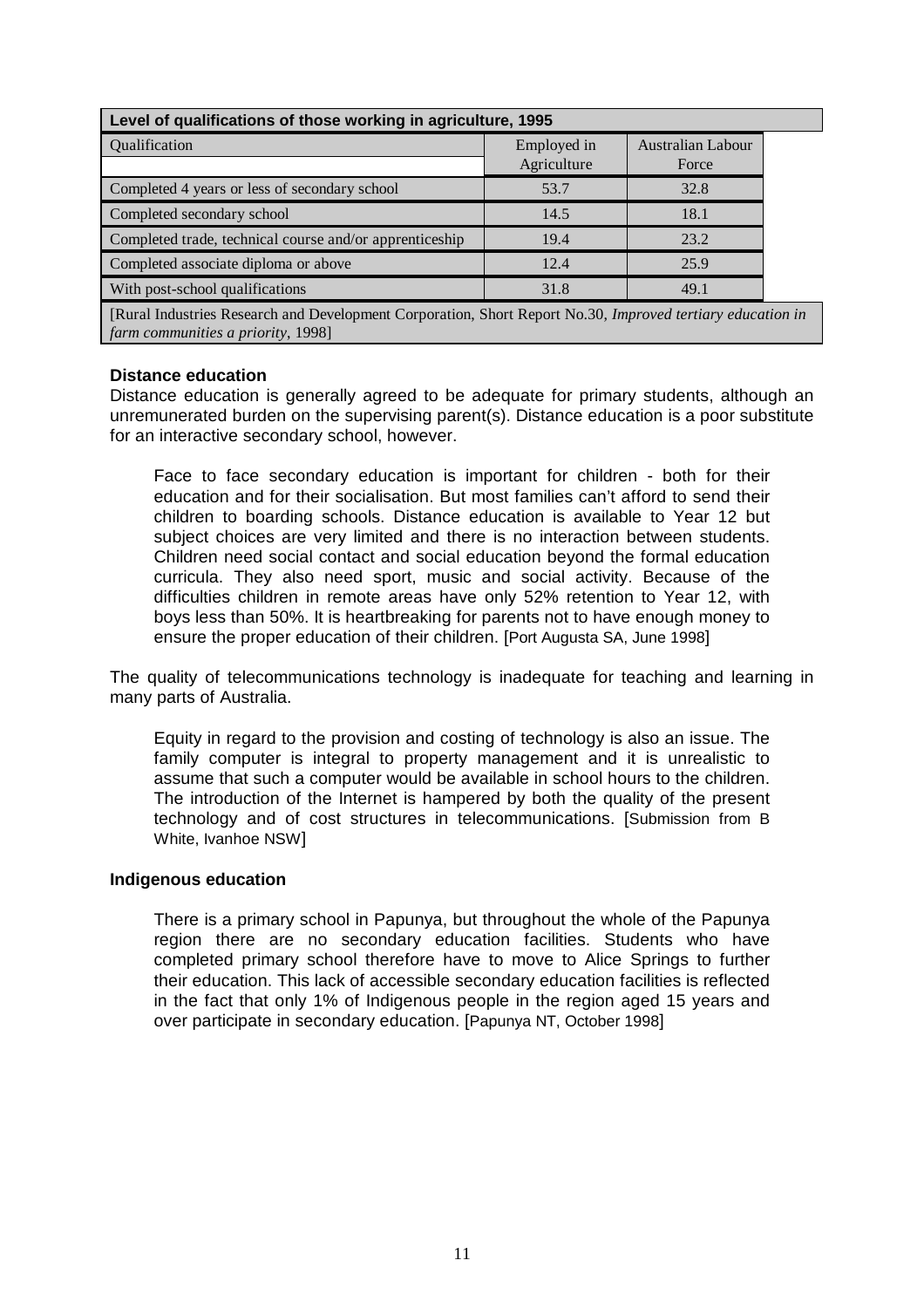"In WA more than 55% of country students dropped out of school before Year 12 in 1996. For Aboriginal students the total was more than 84%." [*The West Australian*, 7 April 1998, page 5]

|                                      | Apparent retention rates of full-time Indigenous and non-Indigenous students to Years 10, 11 |  |
|--------------------------------------|----------------------------------------------------------------------------------------------|--|
| and 12, all Australian schools, 1996 |                                                                                              |  |
|                                      |                                                                                              |  |

|                | Year 10 | Year 1. | Year 12 |
|----------------|---------|---------|---------|
| Indigenous     | 75.8%   | 47.2%   | 29.2%   |
| Non-Indigenous | 97.3%   | 84.3%   | 72.4%   |

[Ministerial Council on Education, Employment, Training and Youth Affairs, *National Report on Schooling in Australia*, *1996*, page 76]

The poverty experienced by Aboriginal people is not just measurable in terms of individual income – it is also reflected in lack of access to the kind of resources that other Australians take for granted. Education is a good example: very few of the remote communities in Central Australia provide schooling for children beyond primary age. To obtain secondary schooling, most have to board in Alice Springs, with consequent separation from land and family. Unsurprisingly given the importance of family and country to Aboriginal people, many teenagers and their families are not prepared to make this move. As a result, for example, during the whole of 1996 only one Aboriginal person passed Year 12 in Central Australia. Given the well established link between education levels and future employment what hope do many of our kids have to get to work? [Submission from Central Australian Aboriginal Congress, Alice Springs NT]

The story that I am hearing all the time from Indigenous students is that no matter how well they do at school there is a subtle message which gets through to them that says 'because you are Aboriginal or Torres Strait Islander or South Sea Islander you won't do well'. I recently have been to an Indigenous Education (Women's) conference in Adelaide. The majority of the presenters were Aboriginal or Islander women who had done very well. But again when they were going through school they had got that message and even though they had done extremely well at school they all opted not to go on to tertiary education straight away. They had to have a buffer time where their own community had to build up their confidence and encourage them to come and try tertiary education. [School counsellor, Rockhampton Qld, August 1998]

From going around to the schools we have found that there are very few students who survive to Year 12 and who want to go on. We have a system and tell these people, 'You have to fit into this system'; but it is not a system that they feel comfortable in at all. And we expect that they won't do well because they are Aboriginal and when they don't do well we blame then and say, 'Well, there you are you see'. And nobody looks at the system and says, 'Well, maybe we have to change the system'. [Rockhampton Qld, August 1998]

#### **Special needs**

Students with special needs including students with learning disabilities are much less likely to be catered for in rural and remote areas.

The human rights effects of being illiterate within an English speaking community are more amplified and magnified than they are in the city. There is not a system sufficiently equipped to assist you in rural and remote areas. [Alice Springs NT, October 1998]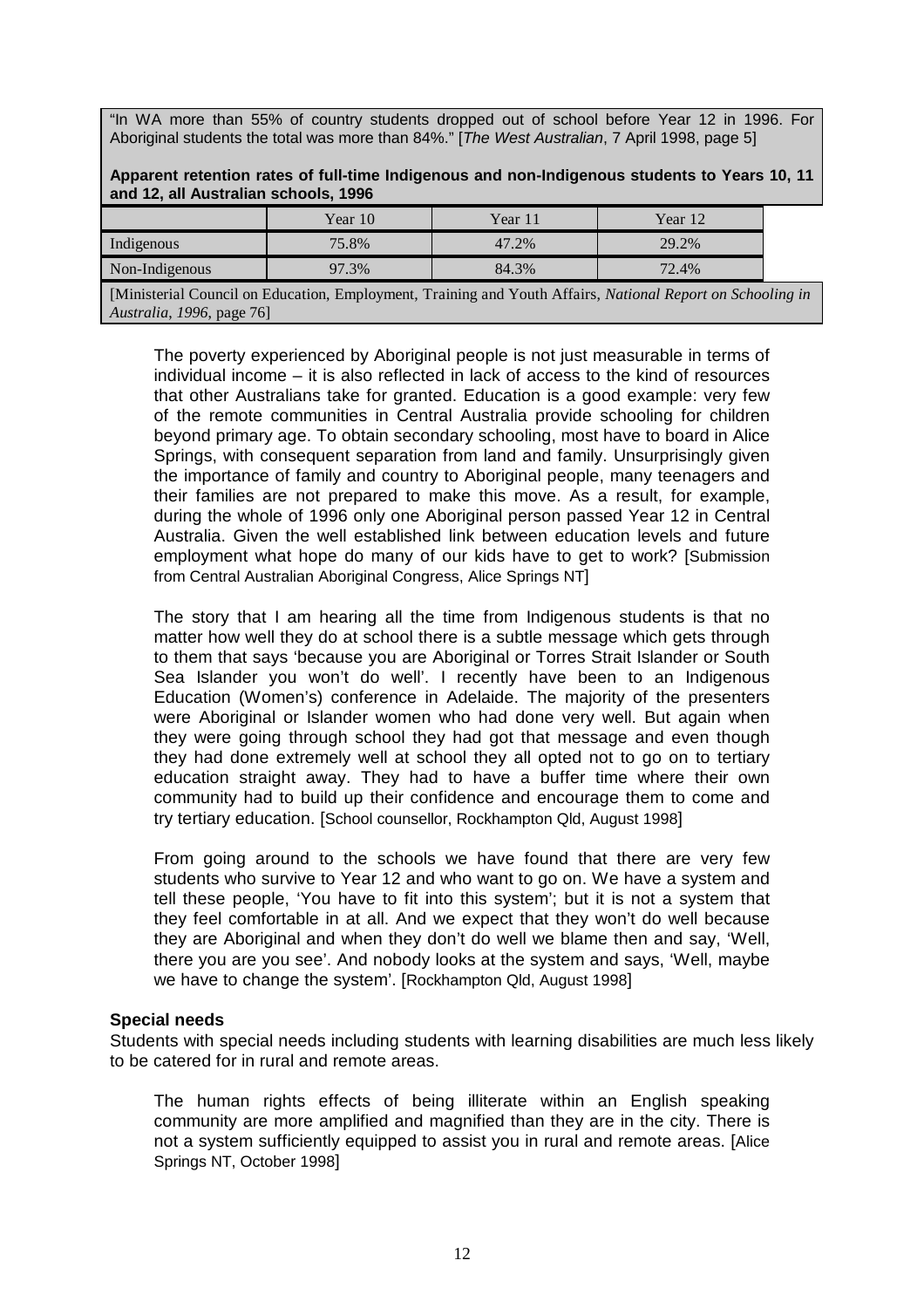There are not enough special schools in rural areas. Often you have no choice in picking a school for your children. [Wagga Wagga NSW, April 1998]

There is a lack of language support in the schools [for children of migrant backgrounds]. [Wagga Wagga NSW, April 1998]

Funding is based on the number of students rather than the needs of the students. The formula needs to be re-written. [Peterborough SA, September 1998]

For many children with disabilities the choices are stark: to board in a provincial city, to be educated at home or to miss out altogether.

There is such a reluctance from the education system to take children with special needs into schools. When we pursued it for our son there was an enormous amount of reluctance because they would have to adjust and modify their schools and their classrooms. It always came down to money. [Ballarat Vic, November 1998]

#### **Tertiary education**

Fewer rural children are entering tertiary education: 25% in 1989; 16% in 1997.

Tertiary education is almost exclusively available only in the capital cities. Living in Adelaide is relatively costly (\$175 per week board in a residential college) and many country people are not eligible for Austudy because the means test is based on assets not just income. [Peterborough SA, September 1998]

Living in a small country town I wanted the stimulus of a more intellectual environment. To enrol in a Tertiary Institution course suited to me, I found myself travelling for hours at night on dark country roads (often in need of substantial repairs). My husband was supportive but his anxiety of me having an accident or breaking down added to the difficulties in pursuing my goal. [Quoted in submission from Ballarat Diocese Justice, Development and Peace Commission, Ballarat Vic]

"Young people who are not able to overcome the significant barriers they face are not able to fully realise the benefits that education brings for personal development; participation in cultural, recreational activities and community life; career prospects, employment; and maintaining a livelihood. Their contributions to society are constrained, particularly if they are unemployed." [National Farmers' Federation, *Trends in the Delivery of Rural Health, Education and Banking Services*, 1997, page 41]

#### **Proposals and initiatives**

In Mackay Qld, *Bush Talks* was told of the 'SAO Program' which has been operating for a number of years. It is aimed at young people with behavioural problems who have been ousted from mainstream schooling. The program works to reintegrate them into the mainstream school system. In Rockhampton Qld the Aboriginal Student Support Association was described. It is a committee which arranges a cultural awareness day, visits to the local Dreaming Cultural Centre, invites prominent Aboriginal role models into schools - sportsmen, storytellers, chefs - to show Indigenous young people a range of possibilities for their future.

In 1992 the Aboriginal community of Papunya NT presented a proposal to the Education Minister for schooling in both Aboriginal and non-Aboriginal knowledge. The aim is to address the community's findings that "the education system at present is failing us on both sides" and "only 30% of Aboriginal children in Central Australia are involved within this education system". The proposal suggests that Aboriginal teachers should be appointed to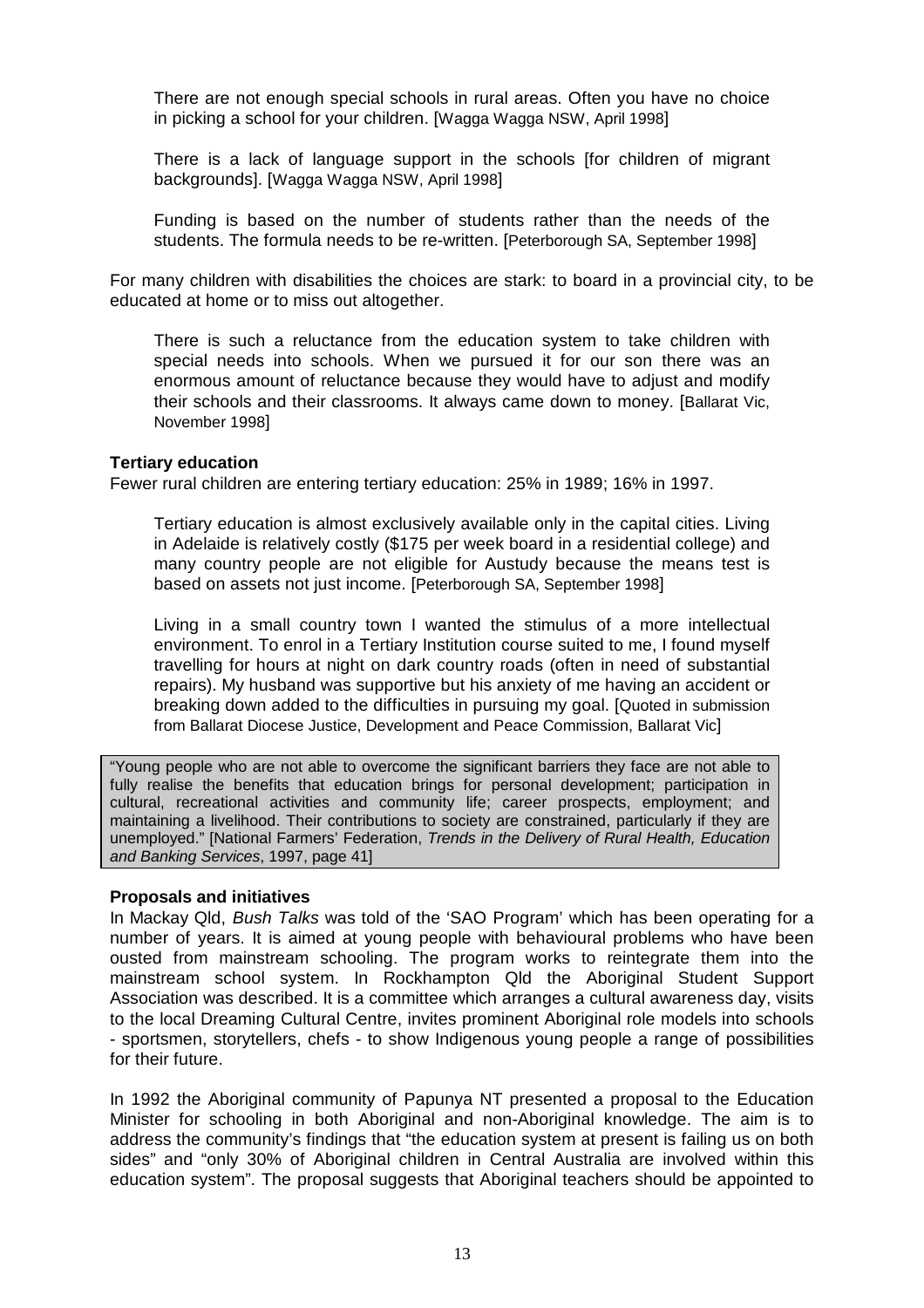full-time permanent positions and that the Papunya Community Council should participate fully in teacher recruitment. The proposal has yet to receive a response from the Minister.

The National Farmers' Federation recommended in 1997 that

- C governments develop resource allocation policies to ensure that scarce resources are allocated to meet the special needs of rural and remote students and schools
- C governments and private sector providers review their models of education delivery and their information technology strategies to improve the delivery of post-compulsory education to secondary and tertiary students in rural and remote communities
- C a national rural and remote education and training strategy be developed by the Commonwealth and State and Territory Governments to set educational targets at the post-compulsory secondary, TAFE and higher education levels, address the barriers faced by rural and remote Australians in post-compulsory education, and educational research needs.

#### **Commission project**

In 1999 the Commission will conduct a national inquiry into school education in rural and remote Australia. The inquiry will cover

- the availability and accessibility of both primary and secondary schooling
- the quality of educational services, including technological support services and
- whether the education available to children with disabilities, Indigenous children and children from diverse cultural, religious and linguistic backgrounds complies with their human rights.

Examples of topics for evidence, submissions and comments are

- costs for families
- social security
- funding models
- teacher incentives
- cultural appropriateness.

There will be some public hearings and discussion groups. Written comments, submissions and community, family or individual experiences can be provided to the inquiry. The closing date is 30 September 1999.

| By mail   | Rural and Remote Education Inquiry |
|-----------|------------------------------------|
|           | GPO Box 5218, Sydney NSW 1042      |
| By e-mail | bushtalks@hreoc.gov.au             |
| By phone  | 1300 369 530                       |
| By fax    | 02 9284 9849                       |
|           |                                    |

### **Meeting other essential needs**

Everyone, as a member of society, … is entitled to realization … of the economic, social and cultural rights indispensable for his dignity and the free development of his personality. [Universal Declaration of Human Rights article 22]

The basic ingredients of a country town are being eroded – that sense of belonging is diminishing. That's placing greater pressure on the big centres like Geraldton. [Geraldton WA, August 1998]

*Bush Talks* has heard that country towns and even larger centres are progressively losing key services and critical subsidies. Many communities in rural Australia are under siege: they have declining populations, declining incomes, declining services and a declining quality of life. The infrastructure and community of many rural, regional and remote towns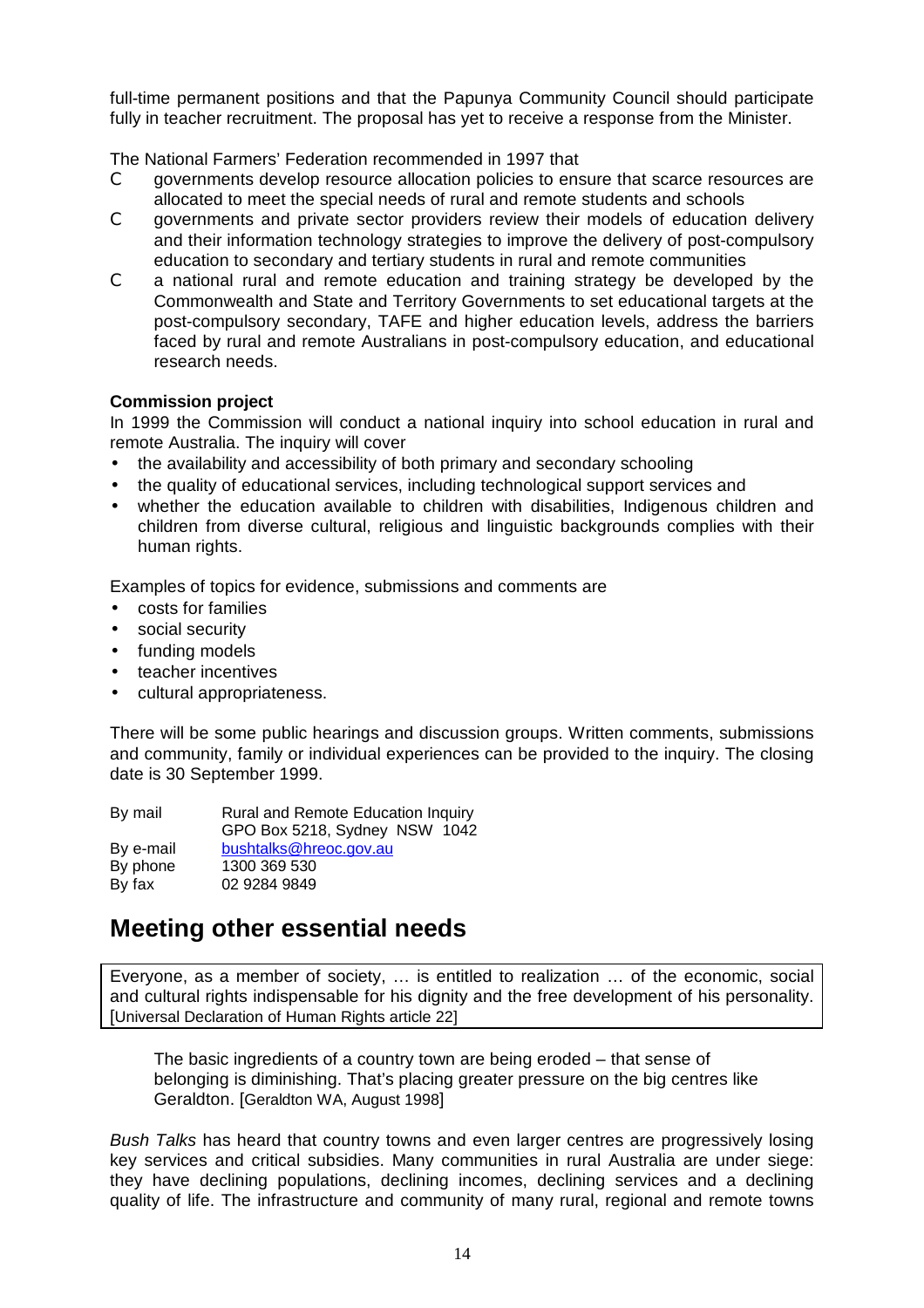have been slowly pared away. In Port Augusta SA this phenomenon was described to *Bush Talks* as "the dying town syndrome?. Remote and isolated communities are still waiting for the basic means of survival and well-being.

You will be aware that most of the complaints rural people have relate to provision of services or lack thereof. The excuse given by government (if you can call it that) is that they are already subsidising rural Australia on a per capita basis. This may well be so and will always be the case if a nation (and I hope this one still does) believes the role of government is to provide essential services. [Submission from B Hickson, Rolleston Qld]

This country 40-50 years ago was building physical and social infrastructure with far less rural population and far less GDP and government funding. Yet now we're being told the nation can't afford it. [Perth WA, August 1998]

Child care, Family Court counselling, veterans' support, court circuit reductions, inappropriate Social Security eligibility criteria and legal aid have all been mentioned in *Bush Talks*.

"Government reports have shown that, in relation to access to social services, people living in communities of between 5,000 and 10,000 face what they describe as 'considerable' disadvantage, while those living in communities of below 5,000 people face 'extreme' disadvantage. Those living in isolated areas are especially affected. They face a 'lack of information' about what is available; the absence or inaccessibility of many service; poorer quality services; higher costs associated with accessing services; inappropriate urban service and funding models and poorly motivated staff.

"Micro-economic reform which has been underpinning policy development at all levels of government in Australia, has had a huge impact on rural communities. As governments seek to use their resources more efficiently they cut costs by closing services such as schools and hospitals which are deemed unviable as they do not have enough students or clients to justify their existence in monetary terms. This becomes a vicious cycle as rural populations are declining, which results in the closure of services, which in turn make it difficult to attract new population." [Australian Catholic Social Welfare Commission, Valuing rural communities, 1998, page 15]

#### **Employment**

Both a cause and an effect of the withdrawal of services from rural Australia is unemployment. There are other causes, too, including the changing profiles of rural industries.

I am worried by unemployment in the very small towns. If you speak with the people who are unemployed, you get the impression that they feel that they are the ones who are being discussed as the problem. This calls not for schemes such as work for the dole, but for a real mind shift within the country to say that there is a certain amount of work available and that it must be shared fairly. The market must not drive everything. [Ballarat Vic, November 1998]

There's existing in Australia now a generation that knows nothing else except welfare subsistence. Maybe our country is in danger of moving towards the creation of an underclass of people who will always be locked out of participating in society and will always need to be dependent on the community completely. That to me is a violation of human rights. [Bendigo Vic, November 1998]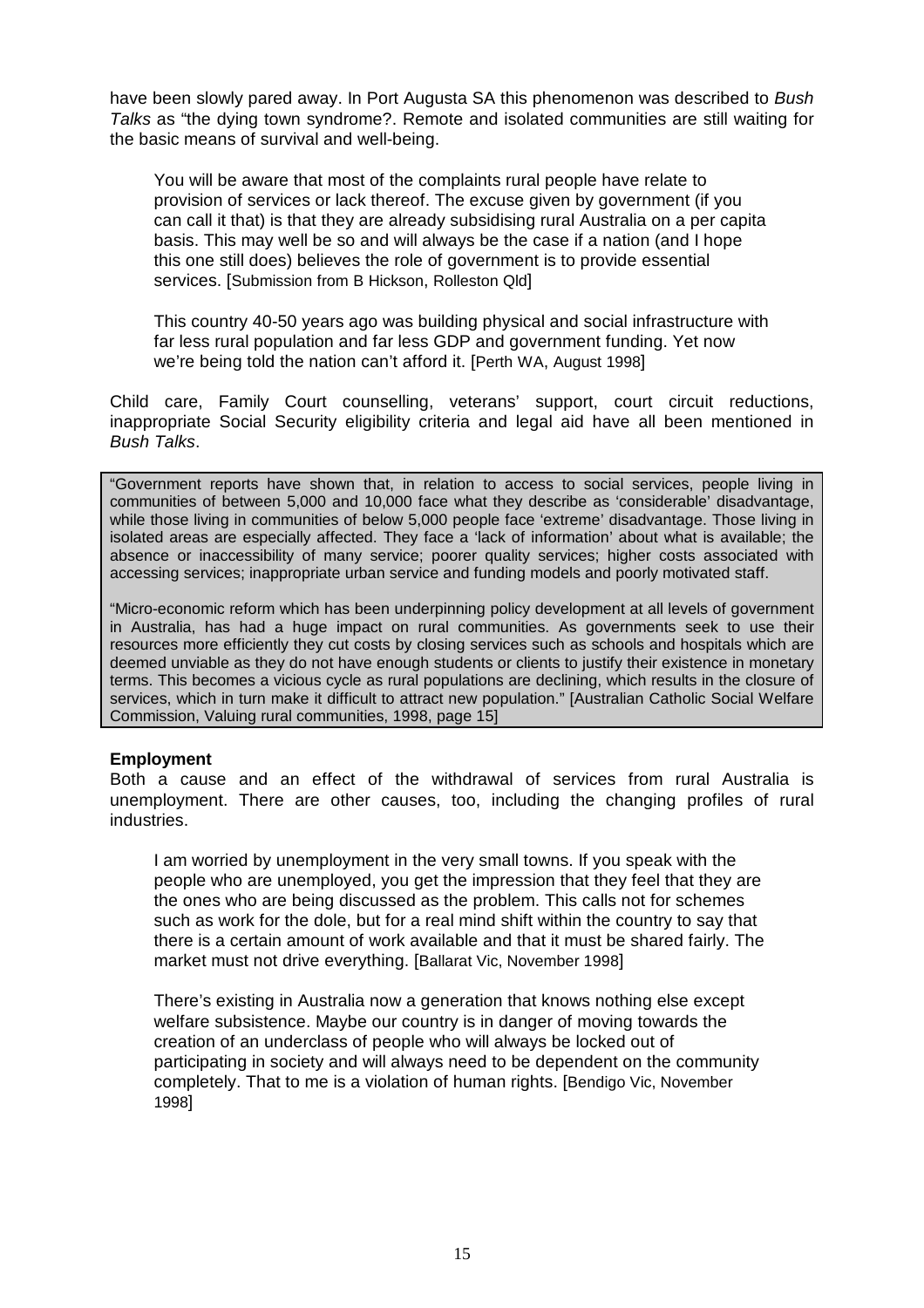|                      |                 |     |       | <b>Jobs lost in regional Australia 1996 - 1998</b> : Australian Bureau of StatisticsAgriculture, forestry, |
|----------------------|-----------------|-----|-------|------------------------------------------------------------------------------------------------------------|
| fishing              | $10,500$ Banks  |     |       | 4,800Coalmining                                                                                            |
|                      | 3,800Steelworks |     |       | 2,750 Telstra                                                                                              |
|                      | 2,266Meatworks  |     |       | 1,944                                                                                                      |
| Clothing             |                 |     | 1.044 |                                                                                                            |
| Metalliferous mining |                 | 900 |       |                                                                                                            |
| Manufacturing        |                 | 530 |       |                                                                                                            |

#### **Bank closures**

Mullewa [WA] is advertised as the wildflower capital of the country and tourists are shocked when they arrive there and there is no bank for them to visit [closed 1993]. Local businesses do have eftpos. However, this is not practical for some people - elderly people refuse to use it and people with disabilities may not be able to. These people have to travel to Geraldton to do their banking. Thus they bring all their wealth here and then do their shopping here as well. [Geraldton WA, August 19981

Basic services such as banks, supermarkets, butchers, fruit and vegetable outlets are no longer available. The lack of local banking creates risks for local small businesses, through their being forced to hold cash on site. [Submission from Ballarat Diocese Justice, Development and Peace Commission, Ballarat Vic]

"Downsizing by banks and other financial institutions has led to the closure of over 400 bank branches between 1991 and 1996 nationwide. Non-metropolitan areas have borne a disproportionate share of this reduction in access to bank branches. Over the same period, the profits of the major banks increased, with the National Australia Bank's profit increasing from \$500 million in 1991 to \$2 billion in 1996." [Australian Catholic Social Welfare Commission, Valuing rural communities, 1998, page 36]

"The Taskforce found that 45 shires across Western Australia have no direct access to a bank branch. The combined population of those shires is over 89,000. [Report of the Regional Financial Services Taskforce, 1997, page 5]

"When a bank closes it costs the community an estimated \$350 per person per month as people transfer their shopping to their banking town. From 1993 to 1998, 481 non-metropolitan bank branches shut, with the loss of about 10,000 jobs. [Asa Wahlquist, 'Great Dividing Rage', *The Weekend Australian*, 26 September 1998]

#### **Telecommunications**

With telephone service delays up to three working days and possibly five days over a weekend, we are left without any means of communication at all. The area concerned affects people living on farms, and most are at least 50km to 150km from their nearest medical help. [Submission from E Jones, J Sunnek, J Sanderson and J Couchman, Condobolin NSW]

I have to ring STD more than not to access government departments. Recently some have adopted the practice of using answering machines giving long often totally irrelevant information while asking you to wait. This all costs money. Why couldn't it be possible to have local access to government departments? One of the big issues for rural people is that they are information poor. [Submission from J Covell, Toogoolawah Qld]

The ability of people everywhere to do virtually everything is becoming more and more dependent on data communications. As we are, like many rural people,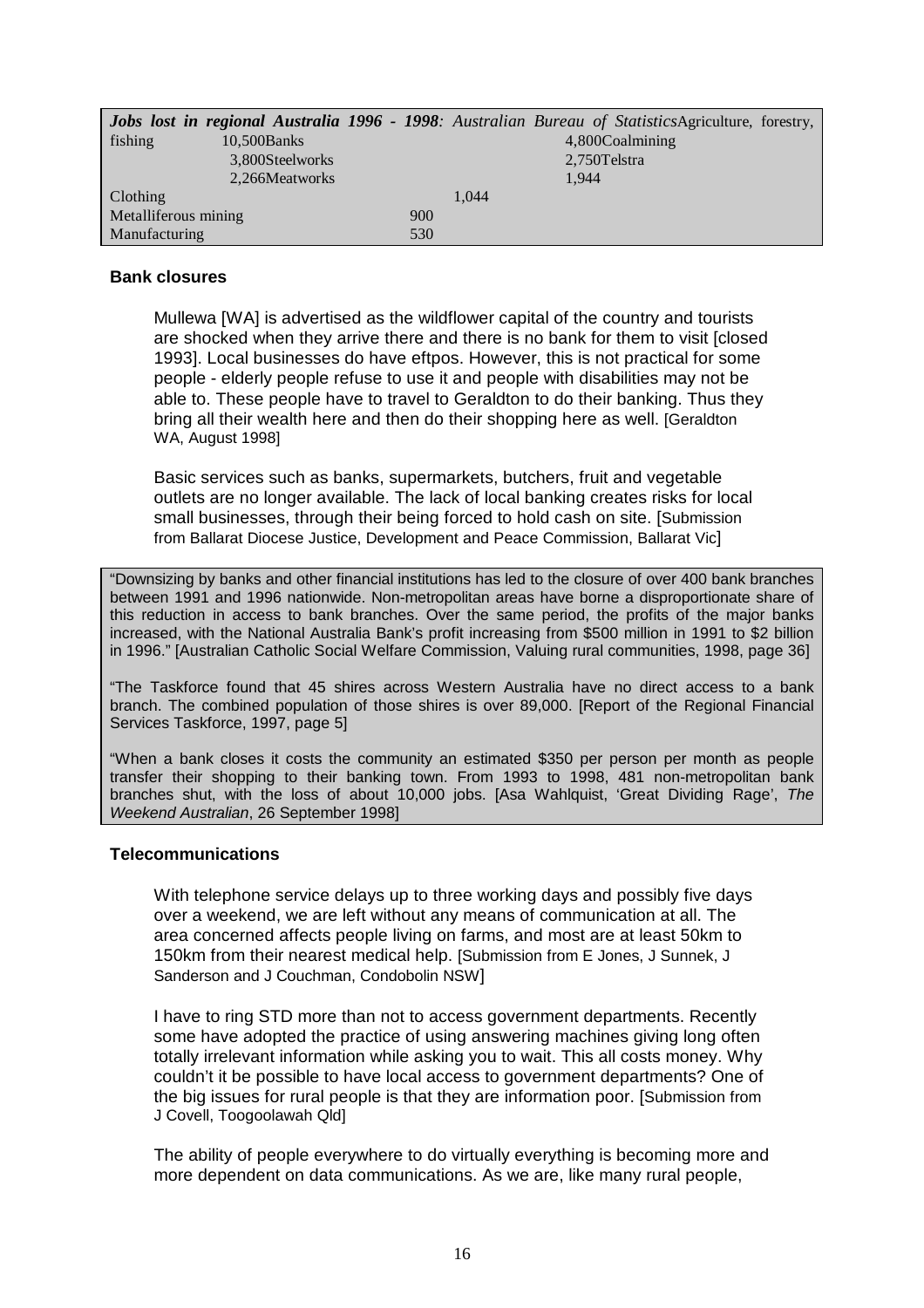restricted to 2400bps or less, almost all Internet applications are unavailable to us. [Submission from J and J Denham, Elong Elong NSW]

If people who live in rural Australia are to be able to compete on a mythical level playing field they must be given equal access to communication services as their metropolitan based business people enjoy. [Submission from the Highway Safety Action Group of NSW Inc., Molong NSW]

"The costs of engaging in high technology communications is currently a disincentive to establishing new business in rural NSW." [NSW Rural Communities Consultative Council, *Report*, 1997, page 45]

#### **Public transport**

Due to the withdrawal of rail services, people in rural communities who don't have a private car are deprived of transport, thus the additional limitations and restrictions which are applicable to job opportunities and accessing medical services. [Submission from the Highway Safety Action Group of NSW Inc., Molong NSW]

Transport for people in country areas once they can no longer drive is a major issue. Public transport is almost non-existent in country areas. The government does have some transport schemes in place but if you have an elderly person or a person with a disability who needs to come in for a doctor's appointment, they may have 70km to come and no transport to get here. [Ballarat Vic, November 1998]

There are insufficient buses, although there are unlimited taxis going day and night. It is particularly bad for older people, who have a fear of taxis. Elderly ladies have got to walk. You see them walking. It's a long way from town … you see them walking in the hot sun, carting kids, old grandma with grandkids … it's a disgrace. [Mareeba Qld, November 1998]

Transport in the region is so poor that it may be necessary to stay overnight simply because there is no transport home. Someone going from Port Augusta to Whyalla by public transport, for example, cannot travel there and back in the same day. [Port Augusta SA, June 1998]

Many young clients  $-$  even if we can find them a job or an interview  $-$  unless they have a licence and their own car they can't even get to the appointment. [Geraldton WA, August 1998]

"Lack of transport limits the access young people have to health services, to education and to employment, all of which have an adverse effect on their health. For people under the age of 18, the lack of public transport means that they are reliant on others for transport. For example, Hillier et al (1996) in a study of 860 young people in rural towns in Victoria, Queensland and Tasmania found that young people under the age of 18 were mainly driven to the nearest regional centre by their parents (84%), creating difficulties for young people whose parents are not supportive of their needs." [Youth Research Centre, Young People Living in Rural Australia in the 1990s, 1998, page 10]

#### **Housing**

*Bush Talks* was told about serious shortages of affordable private rental accommodation in Mareeba Qld, Port Macquarie NSW, Kalgoorlie WA and elsewhere. We heard allegations of discrimination against young people and single parent families by real estate agents in Bunbury WA and Bendigo Victoria, against Aboriginal people in Wauchope NSW and Mareeba Qld, and against people with disabilities in Bendigo Victoria.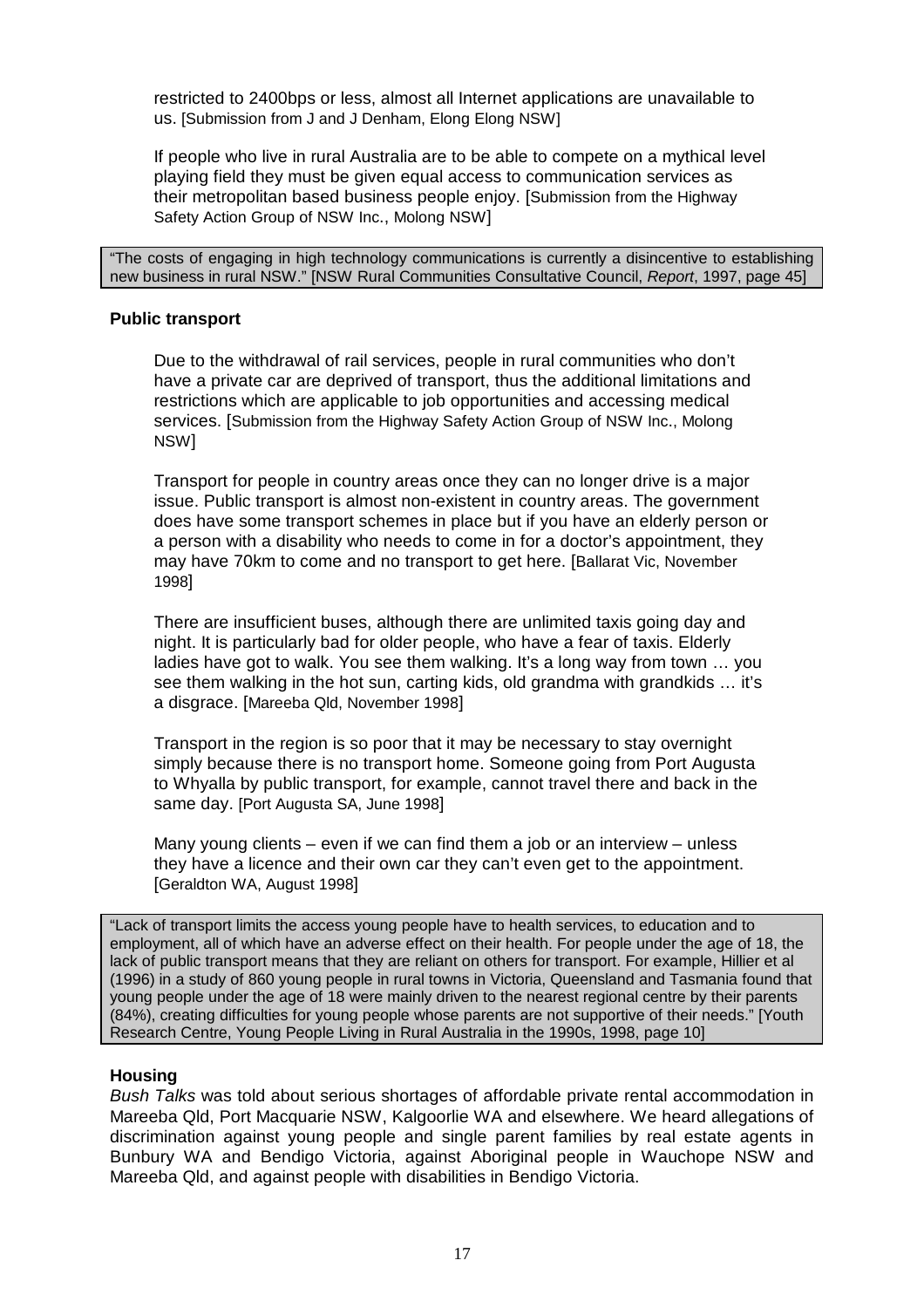Many Indigenous families still have inadequate shelter.

[Photo "A" here or about here: caption] Commissioner Sidoti and Ms Barbara Flick meeting with community members, Papunya NT

The permanent population of the town camps is approximately 1,200-1,800 people, residing in only 183 houses and 70 tin sheds. The fact that 40% of the population is 15 years and under makes the shortage of housing even more acute. [Alice Springs NT, October 1998]

A housing needs survey found that \$32 million is required to bring Aboriginal housing up to other standards in the region. But they are falling further behind and were only able to spend \$2 million this year. There are only 300 houses for 3,500 people on the Pitjantjatjara Lands. [Port Augusta SA, June 1998]

Crisis accommodation is also limited in rural Australia and virtually non-existent in remote areas. In Bendigo Victoria *Bush Talks* was advised by one community service, "We have about ten applications for crisis housing for every one to which we can respond".

Women and children who live in rural communities are well supported. To remove a woman and children if there is no accommodation available in that town [in the event of domestic violence], takes them away from friends, family support, services that they trust and education services. They are basically uprooted from things that have become their whole lifestyle in a rural town. [But they have to move] because low rental and public housing is unavailable in these communities. They have to relocate to the provincial cities. [Bendigo Vic, November 1998]

If a woman is suffering domestic violence and has to move to Atherton [from Mareeba], she is leaving her support, and her children have to change schools, so what happens is she comes back the next day. She doesn't want to be away from her family ... it is sending the women away, and they end up being the ones suffering while the guy stays here. [Mareeba Qld, November 1998]

#### **Water**

The States Parties recognize the right of everyone to an adequate standard of living for himself and his family … [International Covenant on Economic, Social and Cultural Rights article 11]

In 1994 the Commission reported on the delivery of water to Indigenous communities. At that time

- 154,000 Australians lived in 1,200 communities of between 30 and 1,000 people each were without a reticulated water supply [HREOC, *Water*, 1994, page 12]
- about 21,000 of those people were Aboriginal and 90% of them were living in WA and NT [page 18]
- another 19,000 Aboriginal people were served by water supply schemes having insufficient capacity to meet the reasonable water demands of their communities and about 75% of them were living in Queensland and NT [page 18]
- about 14,500 Aboriginal people relied on water not complying with National Health & Medical Research Council guidelines on water quality [page 19]

*Bush Talks* heard that rural people pay dearly for their water.

The water rates surely must be the highest in Australia \$5 per kilolitre, (90 cents in Adelaide, something like \$2.30 in Alice Springs where people think this is too high). In the 1990s this is a bad situation, a dusty place very hot in summer, a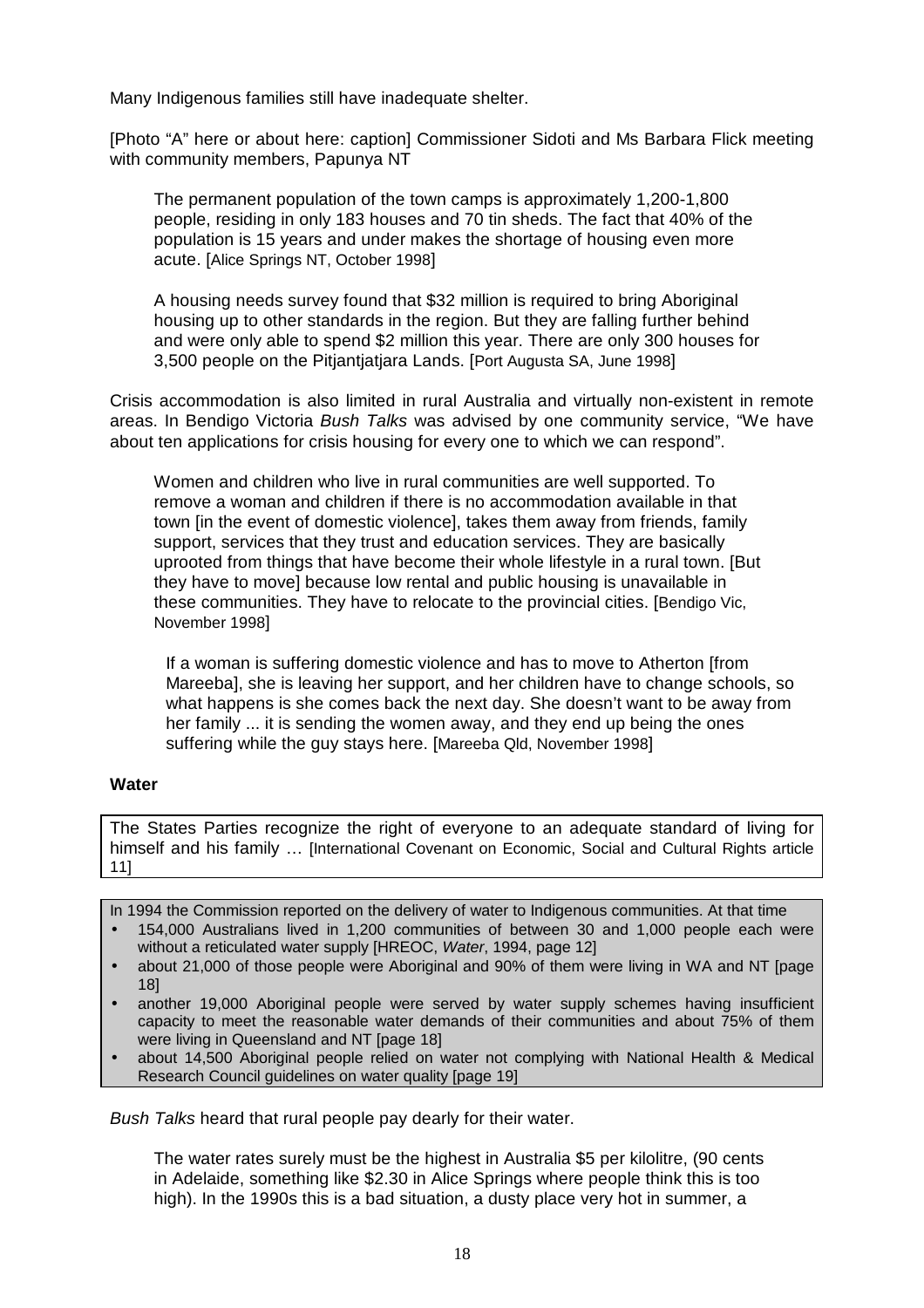basic resource priced so high. [Submission from Kupa Piti Kungka Tjuta Aboriginal Corporation, Coober Pedy SA]

Indigenous communities reported continuing difficulties.

- Barrell Well WA: water carted 120 km from Geraldton for more than 2 years
- Mt Margaret WA: asbestos pipes
- Coonana WA: untested and untreated dam water
- Wiluna WA: fears of radioactivity
- Cosmo Newbury WA: high summer salinity.
- The impacts are far-reaching.

Chronic ear disease, due to unsatisfactory hygiene and malnutrition, can result in poor hearing and sometimes deafness. This is a big problem, especially for young Aboriginal people throughout NT. As commented by one participant: 'The fact is when you can't hear school it is incredibly boring so you stop going, and when you don't go to school, you have all day in front of you and you got to do something! That's when you get into trouble, sniff petrol, start stealing things and with the mandatory sentencing you end up going to jail. All this is because this because of the insufficient access to clean water and proper food. [Alice Springs NT, October 1998]

#### **Proposals and initiatives**

Strong arguments were made for revision of funding models for rural services.

Funding of community services is based on an urbocentric model that doesn't take into account a whole lot of factors that are experienced in the bush. We get the same amount of money for a person who lives in the centre of Bendigo as for a person who lives out at Newstead or Bridgewater and the dollars just don't go anywhere near providing the same level of service across that geographical distance. The urbocentric model doesn't take into account travel costs. [Bendigo Vic, November 1998]

Governments must acknowledge the fact that *people* live in rural communities and need to be recognised as being a part of society rather than part of an economy. [Submission from the Highway Safety Action Group of NSW Inc., Molong NSW]

In Cockburn SA, *Bush Talks* was told, the local Progress Association took over the post office when Australia Post pulled out and even threatened to demolish the building. Progress Association members now deliver all mail in the area on a voluntary basis.

The 1,100 people of Rupanyup and Minyip Victoria responded decisively when three major banks ceased operations in those towns in February 1998. They established a community bank with \$270,000 raised locally. Three-quarters of residents have since joined the bank which operates in partnership with the Bendigo Bank. Other Victorian and NSW communities are expected to follow this example.

#### **Commission projects**

The States Parties … recognize the right of everyone … to enjoy the benefits of scientific progress and its applications. [International Covenant on Economic, Social and Cultural Rights article 15]

1. In 1999 the Race Discrimination Commissioner, Zita Antonios, will follow up the Commission's report on the supply of water to Indigenous communities by reviewing particular aspects of the arrangements for supply.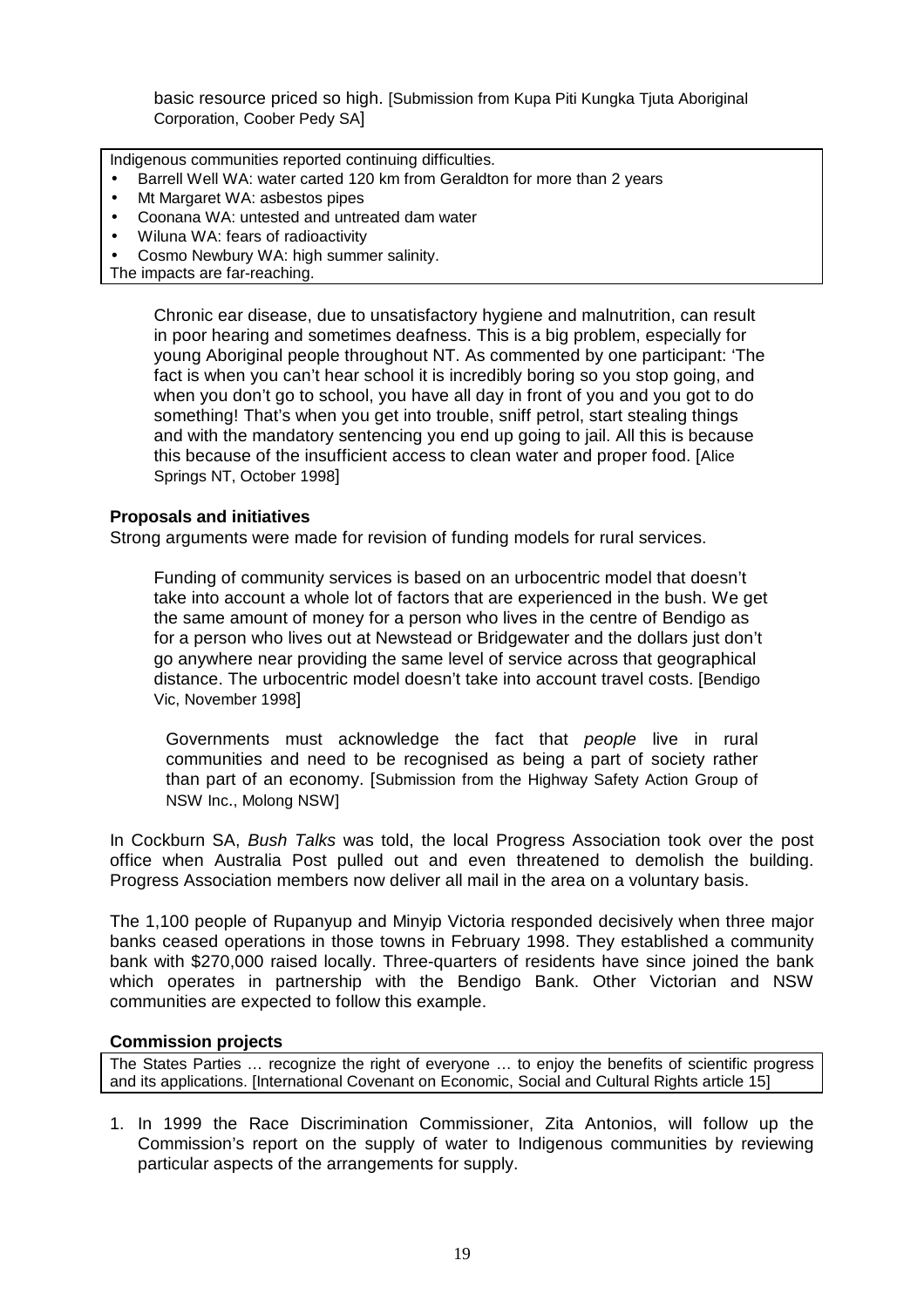2. A major aspect of the Commission's National Inquiry into Education in Rural and Remote Australia will be the quality of telecommunications support to rural and remote schools and for distance education including for Internet access, video conferencing and teacher in-service training.

### **Valuing children and young people**

Special measures of protection and assistance should be taken on behalf of all children and young persons without any discrimination for reasons of parentage or other conditions. [International Covenant on Economic, Social and Cultural Rights article 10]

States Parties undertake to ensure the child such protection and care as is necessary for his or her well-being ... [Convention on the Rights of the Child article 3]

Far from being cherished in public policy, children and young people throughout Australia bear the brunt of unemployment, reduced services, diminishing income support and increasingly punitive criminal justice processes.

We are marginalising them and saying we don't want them in our space. [Orange NSW, July 1998]

About 18 months ago I was doing 17 hours a week study and I was trying to get on Austudy. Austudy told me that I didn't have enough hours to get Austudy and sent me to Social Security. There they told me that I had too many hours of study to get unemployment benefit. [Bendigo Vic, November 1998]

Young people are happy to contribute to society but political rhetoric scapegoats them. The community sees children as problems to be endured, not our future to be nurtured. [Port Augusta SA, June 1998]

Speakers at *Bush Talks* meetings and submissions to *Bush Talks* expressed deep concern about the lack of opportunities for young people in rural communities.

While there is a strong sense of community co-operation in a small town, the increasing rationalisation of all services, especially health does not encourage the young to remain in the district due to lack of employment and social opportunities. [Submission from Margaret Dent, Lostock via Gosford NSW]

Young people are particularly vulnerable as isolation, social decline and lack of employment combine to give them a choice of leaving or having a very restricted lifestyle. [Submission from Mid-North Coast Rural Counselling Service, Macksville NSW]

There is no after hours transport. No safe amusement places. Venues that there are tend to attract rough kids. So parents don't want them to go there. [Rockhampton Qld, August 1998]

Boredom is a big problem for young people in non-metropolitan areas and is a major contributing factor to youth offending. [Orange NSW, July 1998]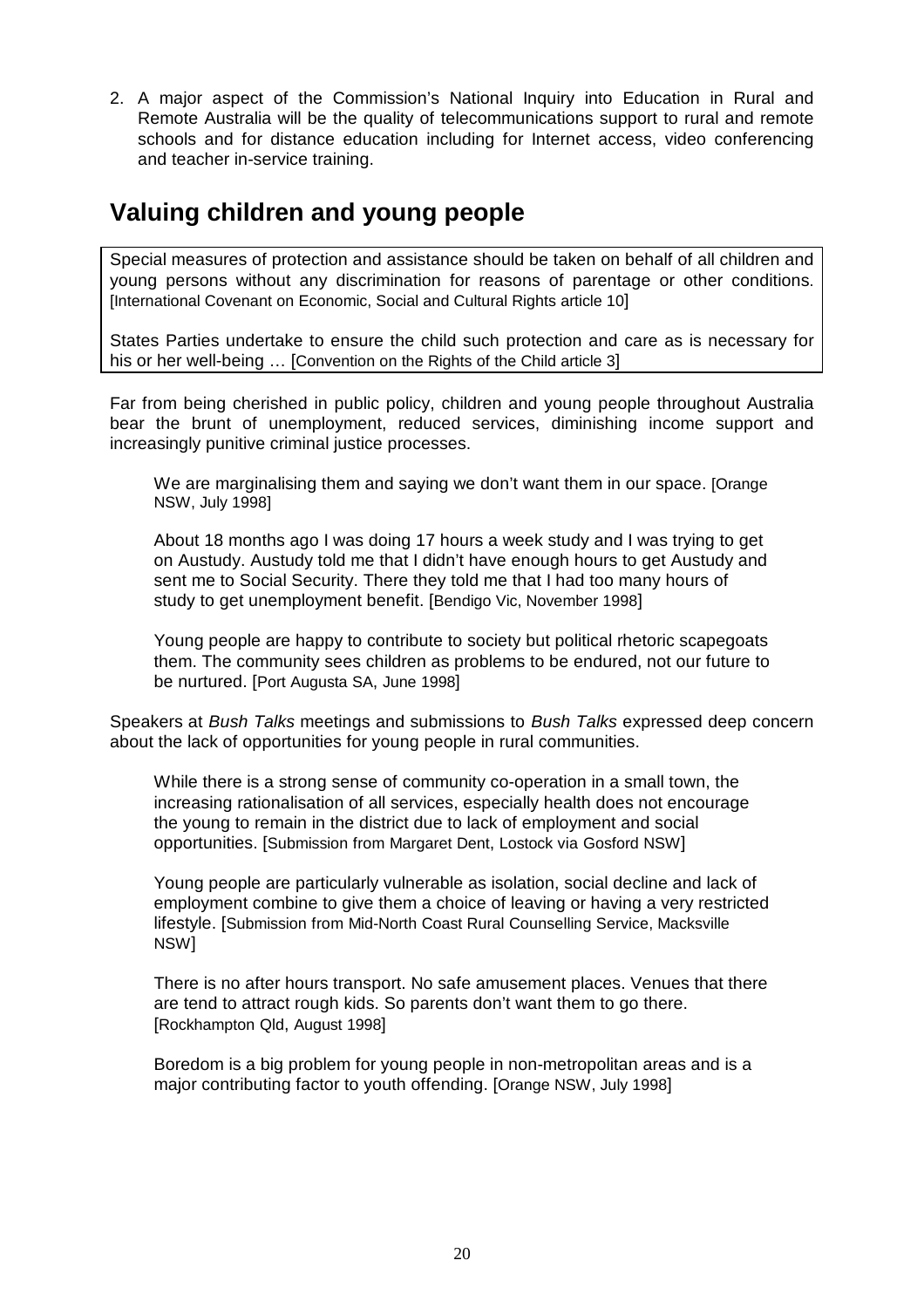In December 1998 the unemployment rate for 15-19 year olds looking for full-time work was 26.5% compared with 7.7% for all persons. [Australian Bureau of Statistics]

"Unemployment rates are higher in rural areas and in some Aboriginal communities as high as 95% (Commonwealth Department of Human Services and Health, 1994). Unemployment contributes directly to the destruction of rural communities, and it places greater strains on the provision of support services for those who remain." [Youth Research Centre*, Young People Living in Rural Australia in the 1990s*, 1998, page 14]

#### **Young people and police**

Young people reported experiencing police harassment and a number of adult speakers agreed that negative perceptions abound. In Alice Springs NT youth workers and young people advised *Bush Talks* that young people are being fined for loitering on public streets and given restraining orders to keep away from the mall. Young people have been jailed for not paying fines and for petty offences such as jaywalking. Several of the young people attending the *Bush Talks* meeting had experienced one form or another of police harassment, typically verbal abuse but also physical assaults.

[Photo "B" at or about here: caption] Ms Barbara Flick meeting night patrol members, Papunya NT

Every time they see you in a group they class us as a gang and they take you around the corner and search you. We might muck around a bit but that's it. [Young man, Mackay Qld, August 1998]

Once I was in a car with four friends and they took down all our names and addresses. They searched the car, made us open our wallets and bags. We didn't know they had no right to do that. Police should have a reason to suspect that there are drugs in the car (or something illegal) ... I also had my name taken down for being in a group on the street. That's bad. [Young woman, Mackay Qld, August 1998]

Late at night, riding around with my brother, the police pulled us over. They searched me, and I had nothing on me. I had the good police officer, but my brother was over the other side and the police officer was belting him. The police officer who was talking to me went over there to stop it but he sent the other police officer over to me. [Young man, Bendigo Vic, November 1998]

"Because young people in many rural towns do not have 'legitimate' places where they can gather, they are often seen as a social threat if they gather in public places, such as the main street, the football oval, or other places where, officially, they do not have a reason to gather.

"Omulzcek et al (1990) found that young people in rural communities in Western Australia were four more times likely to be questioned by police as young people in urban areas." [Youth Research Centre, *Young People Living in Rural Australia in the 1990s*, 1998, page 18]

It is difficult to be anonymous in a small town. A young person who has problems with police, even only on one occasion, tends to be labelled thereafter as a troublemaker. If a similar incident occurs again, the police automatically think that young person had something to do with it. [Bunbury WA, August 1998]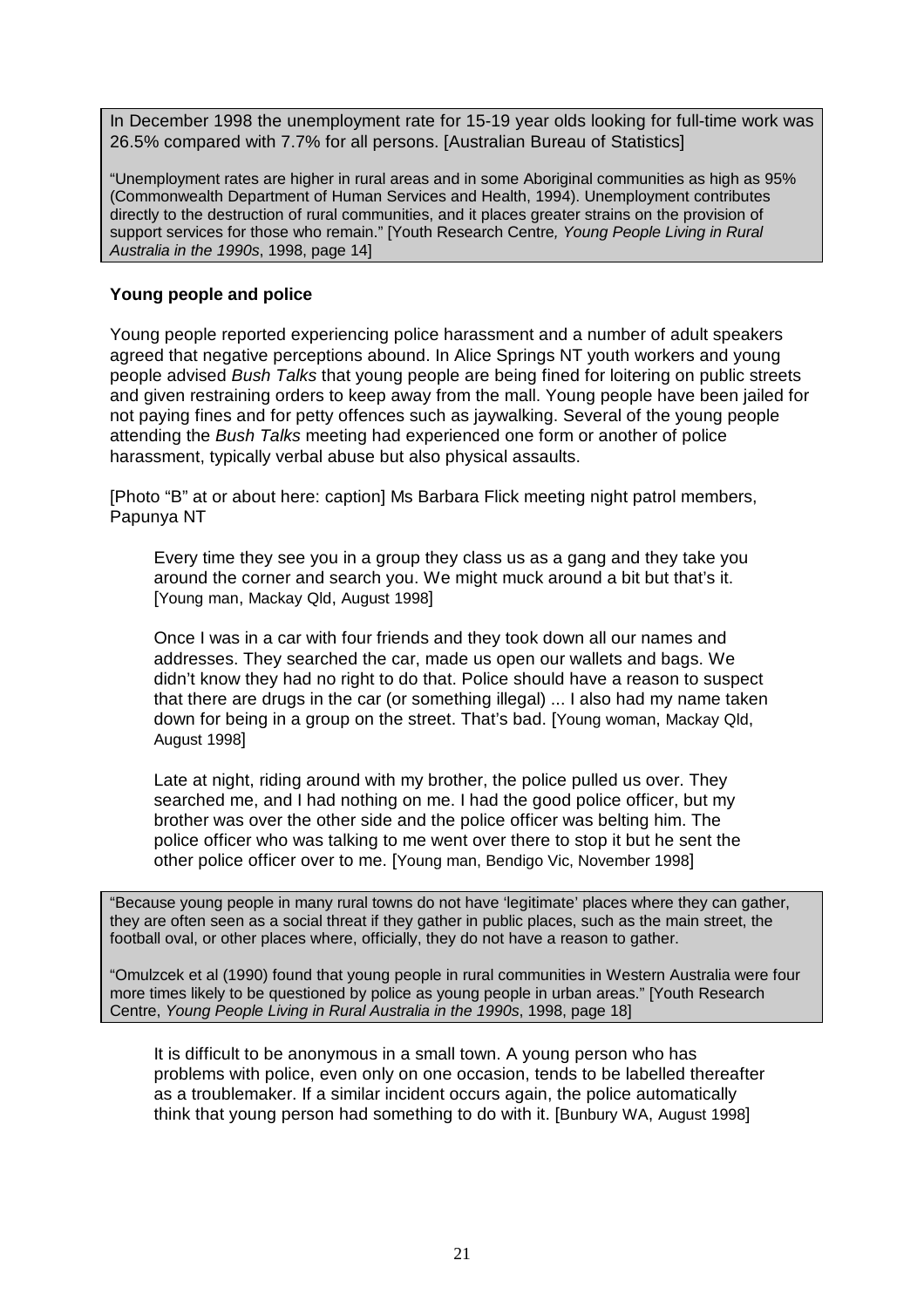#### **Access to services**

*Bush Talks* was told that these negative perceptions exclude young people from employment opportunities and housing.

Landlords often require references, but young people when they move out for the first time or lack experience rarely can comply, and are thus uncompetitive for housing.

Housing that is made available to young people is often substandard or very old, but they are often required to maintain impossible standards of housekeeping or face eviction. [Submission from Geographe Youth Services, Busselton WA]

"Many rural and remote communities lack the essential service infrastructure required to support young people and their families. If family support services are thin on the ground in major centres, they may be practically non-existent in rural parts of Australia. While local community support networks still exist in rural and remote communities, the changing social and economic circumstances in these communities no longer provides the safety net it once did for people when they are in crisis." [House of Representatives Standing Committee on Community Affairs, *A Report on Aspects of Youth Homelessness*, 1995, page 329]

Homelessness amongst young people is common, and is a significant problem amongst local high school students. These young people are accommodated temporarily in the homes of friend's families, who provide a safe secure home for a limited period. These young people are homeless and in affect many areas of their lives. [Submission from Geographe Youth Services, Busselton WA]

*Bush Talks* was told there is a high rate of youth homelessness in Cairns. It is seen as the 'end of the line' for people south of Cairns, especially in winter. Yet there are only 8 crisis accommodation beds for young people in the town.

#### **Youth services**

Young people in rural communities who have problems with drugs or alcohol often have difficulty getting access to appropriate treatment and other support services.

There is an urgent need for a residential drug rehabilitation facility in the local area. Having to travel long distances to access such a service is difficult, expensive and alienating. It is especially problematic for young people from Indigenous communities. [Orange NSW, July 1998]

#### **Youth suicide**

Many young people feel pessimism and even despair. Alarming youth suicide figures mask disturbing trends in unsuccessful suicide attempts and depression in rural and remote communities. In Bendigo Victoria a young person told *Bush Talks*, "I've seen three people try in the last two years".

Many young people in the local community feel that they have no future. [Albany WA, August 1998]

I think something associated with that [suicide] is teenage pregnancy. There is nowhere in Bendigo for people who are our age and pregnant and don't know what to do. There is such discrimination against teenagers who are pregnant. [Bendigo Vic, November 1998]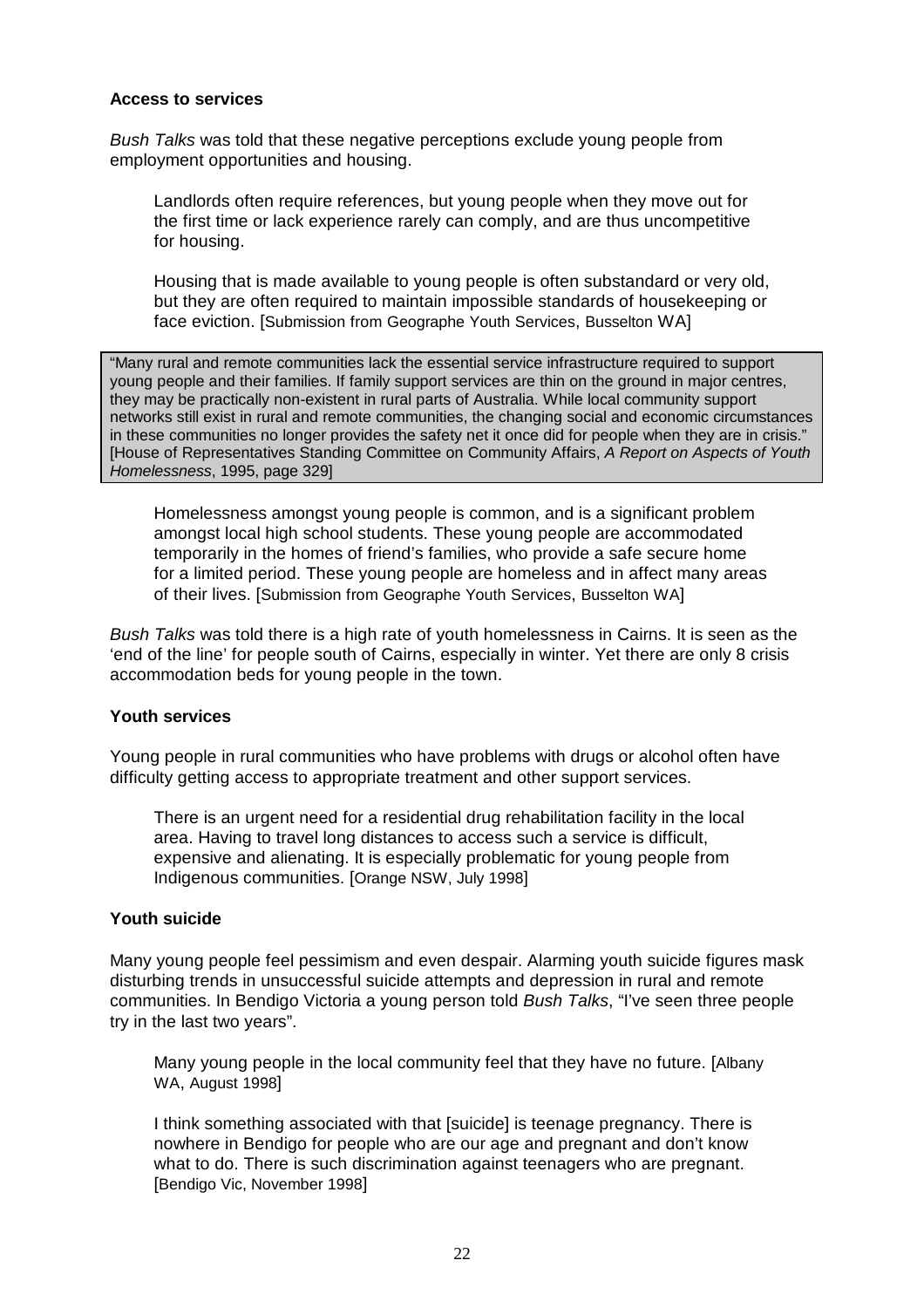In 1986 there were 24 suicides per 100,000 males aged 15-24 years in rural areas. By 1995 that figure had risen to 34. [Australian Bureau of Statistics, *Youth Australia: A Social Report*, 1997, page 38]

The Indigenous youth suicide rate is 1.4 times the non-Indigenous rate. [Department of Health and Family Services, *Youth Suicide in Australia: A Background Monograph*, 1997, page 3]

At least 30% of young people who attempt suicide are lesbian, gay or bisexual. [National Children's and Youth Law Centre, *Rights Now*, January 1998, page 4]

" A number of studies have linked the high male suicide rate in rural communities with the high levels of community intolerance for gay people." [Youth Research Centre, *Young People Living in Rural Australian in the 1990s*, 1998, page 17]

"Beneath the tip of the iceberg of suicide lies the much larger issue of youth mental health. Depression is now one of the most common mental health problems experienced by young people. It is frequently a cause of significant problems such as school failure, family and peer disengagement and substance misuse. It is a major risk factor for youth suicide. Between one half and three quarters of all suicides are linked to depression." [National Health & Medical Research Council, *Depression in Young People: Clinical Practise Guidelines*, 1997]

#### **Proposals and initiatives**

"Life and a future in a country town or rural area should be a viable option for young Australians. A critical foundation for this is the creation of permanent work opportunities in country areas." [Submission from the Australian Young Christian Workers Movement, Sydney NSW]

"Dealing with youth problems is not just about *them*. It is also about *us*. As a community we should be trying to do more to give them jobs and other opportunities. It has a lot to do with how businesses and other organisations spend their money." [Albany WA, August 1998]

"If we don't complement what exists with a support network, these young people are just going to fall through the net … if you don't spend time with them and build up a relationship, they don't realise that a lot of their own behaviour and attitudes are causing the problems, and they are not understanding that a lot of their own attitudes are causing rejection. I'm talking about a really structured, stable network of trained workers that can teach them the games that they play, and how not to get caught in the games, teaching them to empower themselves and teaching them to grow. It won't happen until you get one on one with them and you deal with the root of the problem. At the moment we've got this lawn and we are mowing the weeds, and we're not getting down to the roots." [Cairns Qld, November 1998]

"Even some senior police express qualms about the way law-abiding teenagers are increasingly being targeted by indiscriminate sweeps designed to root out a small minority of trouble-makers." [*Sydney Morning Herald Good Weekend*, 22 November 1997, page 18]

In North West Tasmania, *Bush Talks* was told, local community service organisations were concerned by the high level of suicide among young people. They knew that many suicides were of young gay men and lesbians but that these young people were rarely visible and seldom sought support from local community service agencies. They also knew that there were many outspoken opponents of repeal of Tasmania?s anti-gay criminal laws in North West Tasmania and that the area had seen meetings at which some of the most virulent anti-gay hatred had been preached. They feared the effect of these local events on young people struggling to establish their identities as gay or lesbian. These agencies cooperated in an extensive study of issues confronting young gay men and lesbians in the area and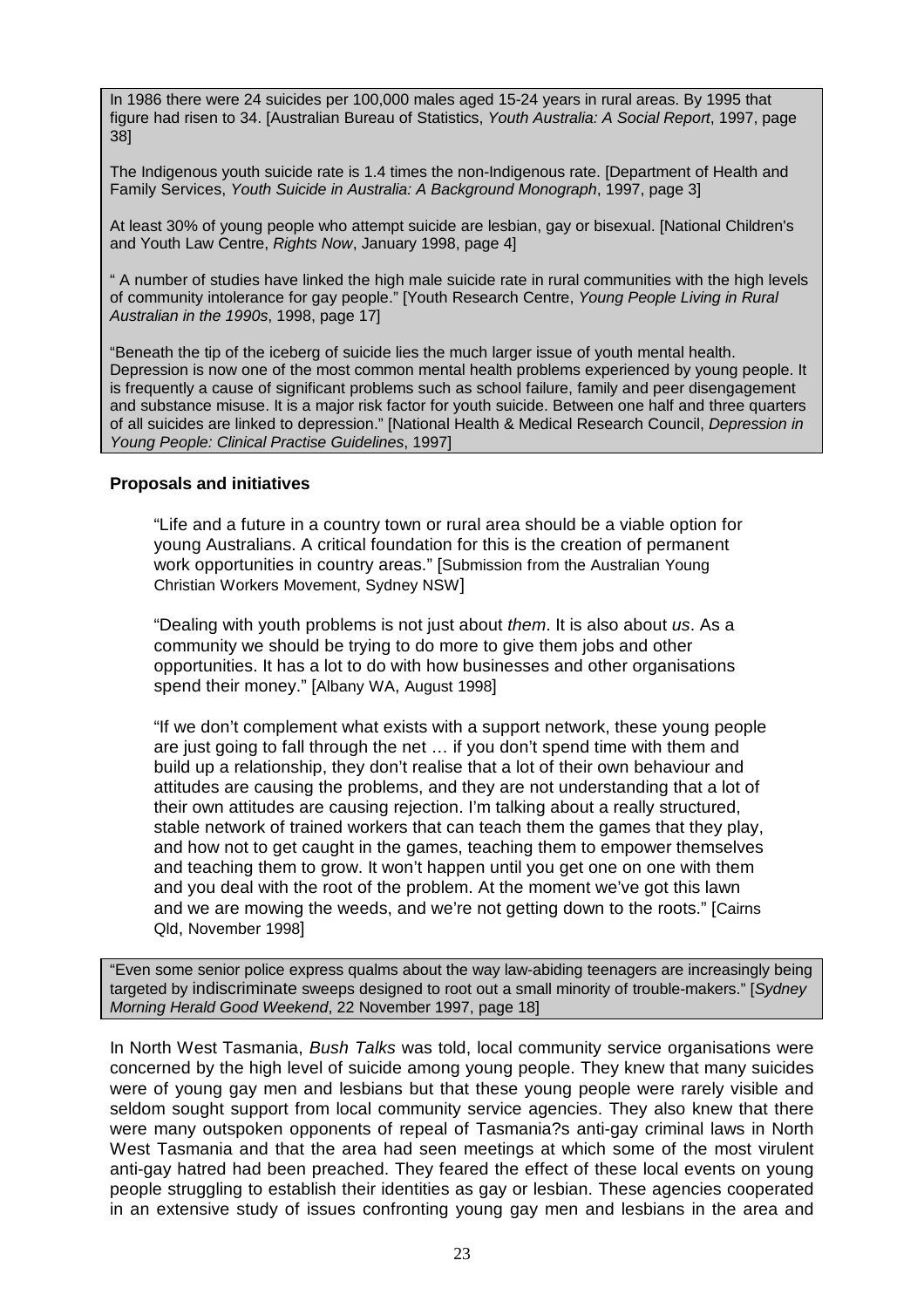published the results in 'Working it out now'. They have decided on many initiatives to ensure that these young people are supported and affirmed in their own communities and that they are no longer forced to leave.

#### **Commission projects**

In all actions concerning children … the best interests of the child shall be a primary consideration. [Convention on the Rights of the Child article 3]

- 1. All government activity which affects children, including local government spending decisions, the actions of police officers, hospital closures and development approvals, must take the best interests of children into account. The Commission will publish a Guide on taking children's best interests into account for the information of all sectors of government and of private social welfare institutions which are also covered.
- 2. The Commission continues to evaluate and comment upon State and Territory juvenile justice systems. In the 1997 report *Seen and heard: priority for children in the legal process* the Commission, jointly with the Australian Law Reform Commission, recommended the development of national standards for juvenile justice. The report detailed many of the provisions which should be included and the Commission is committed to pursuing the further development and implementation of national standards. The report also found that mandatory imprisonment for juvenile offenders in WA and the NT violates their human rights.
- 3. The Commission will co-ordinate a National Program on the Human Rights of Young Gays and Lesbians in Rural Australia. The program will be undertaken in partnership with a wide range of community organisations. It will aim to raise awareness of the serious problems faced by these young people and to develop medium and long-term strategies to overcome them. The program will establish a national network of young rural gays and lesbians and relevant organisations to facilitate advocacy, mutual support, exchange of information and collaboration through joint projects. The program is funded, in part, by the Australian Youth Foundation.

### **Building communities**

*… recognition of the inherent dignity and of the equal and inalienable rights of all members of the human family is the foundation of freedom, justice and peace in the world. [Universal Declaration of Human Rights preamble]*

*Bush Talks* heard of intolerance towards young people, gay and lesbian people and Aboriginal people and of very serious disadvantages faced by these groups, people with disabilities and people from non-English speaking backgrounds, particularly in obtaining necessary services in rural and remote areas.

#### **Aboriginal experiences**

Indigenous people constitute around 2% of Australia's population. Like other Australians, most Indigenous people live in urban centres. However, Indigenous people continue to constitute well above 2% of the population of many rural and remote areas. They make up 25% of the population of the NT. Intolerance and discrimination exacerbate consistently poor living conditions.

They'll only employ Aboriginal people if they get money from ATSIC. Or if it's a traineeship. As soon as the traineeship's over, that's it. They pick up somebody else. [Cairns Qld, November 1998]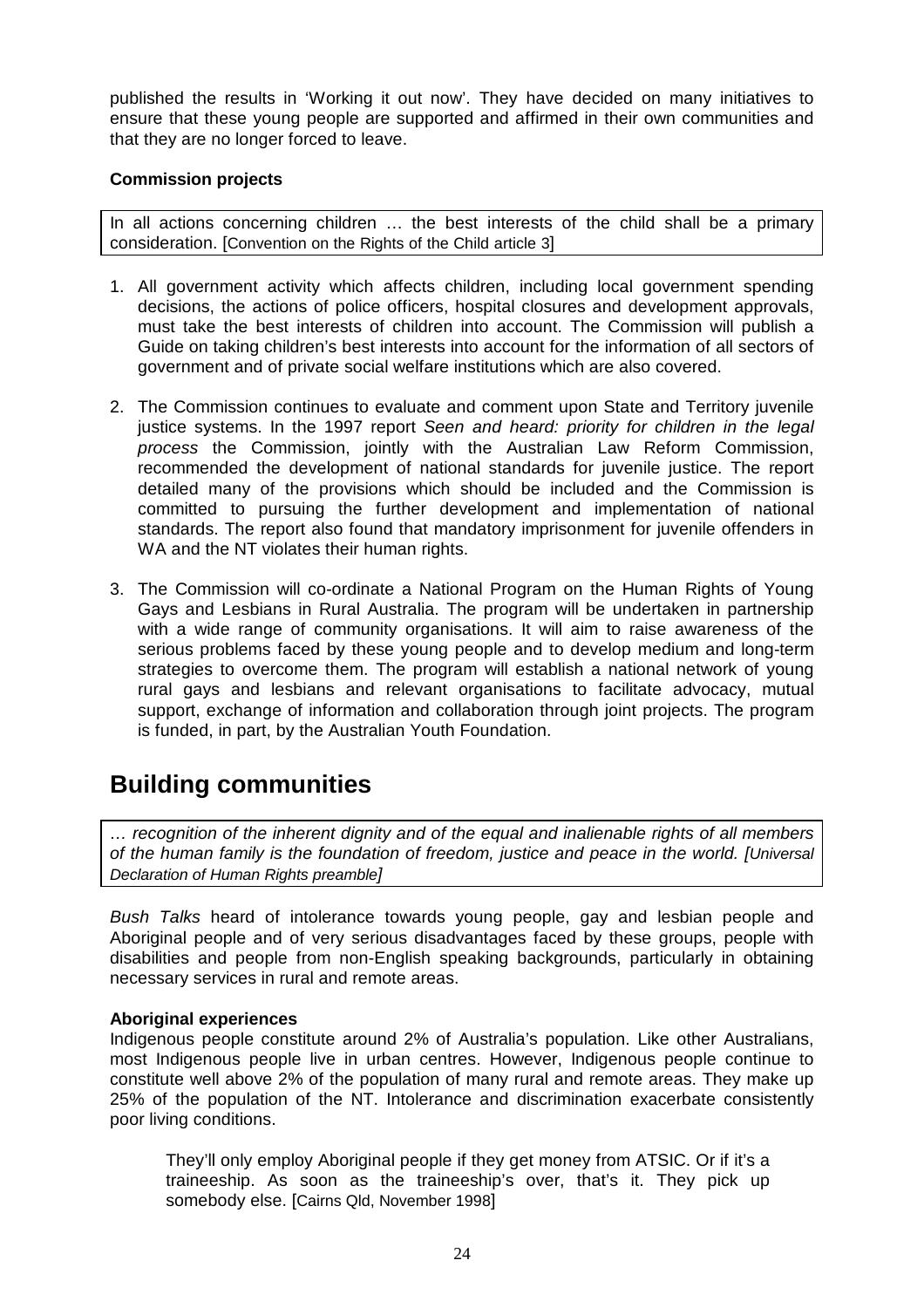There are a small number of Aboriginal people employed by the local and State Government Services. In the retail sector and in manufacturing, there are few, if any, Aboriginal people. This lack of employment of Aboriginal people in the Greater Taree City Council area has serious consequences for their communities. Aboriginal children often do not see any reason to finish their education. It is a rare few who finish high school. The confidence of young Aboriginal people is often low. [Submission from H Hannah, Glenthorne NSW]

*Why do people get educated if there is no end product? It doesn't matter if you are in a small country town in the Northern Territory or out in Arnhem land, or in Mareeba, but if there are no employment prospects for Indigenous people and there hasn't been any for their parents … the parents cannot see the point in sending their kids to school because they'll end up highly educated but with nothing to go to. [Mareeba Qld, November 1998]*

Short-sighted government policies were identified as key factors in perpetuating Indigenous disadvantage.

Governments in this country have the whole concept back to front. They spend a lot of money getting prepared for when our kids come into the prison system. Not if. When. You'd think they'd put all that money into preventing them. That's a part of the discrimination. The Government's closing down schools and building prisons. [Geraldton WA, August 1998]

The whole government system is structured to discriminate against Aboriginal people. If Aboriginal people had equal access we wouldn't need ATSIC, Aboriginal Legal Services and other special measures. The system suits them [non-Aboriginal people] fine and they think if it suits them fine it should suit everyone fine. But it doesn't.

If we were to shut down all the Aboriginal programs and services, how would that help the under-privileged non-Aboriginal people? It wouldn't. It's a drop in the ocean. There are so many more under-privileged non-Aboriginal people than there are Aboriginal people in total: even though more of us are disadvantaged. What they [under-privileged non-Aboriginal people and their supporters] should be arguing for is to improve delivery of services to them, not take it away from us. [Geraldton WA, August 1998]

#### **Immigrant experiences**

New immigrants to Australia predominantly settle in capital cities. People from non-English speaking backgrounds in rural Australia typically form very small communities. The lack of interpreters was the major issue they raised with *Bush Talks*.

There are about 5 accredited interpreters in the area. Interpretation at the hospital is especially a problem. For example, people are asked to sign consent forms even though they do not understand them. [Port Macquarie NSW, May 1998]

Access to interpreters may be very important at times but it is prohibitively expensive. English language classes in some smaller towns may be cancelled if enough people do not come, for example, recently in Oberon. People often miss out because they cannot get courses locally and they cannot afford to travel from town to town. [Bathurst NSW, July 1998]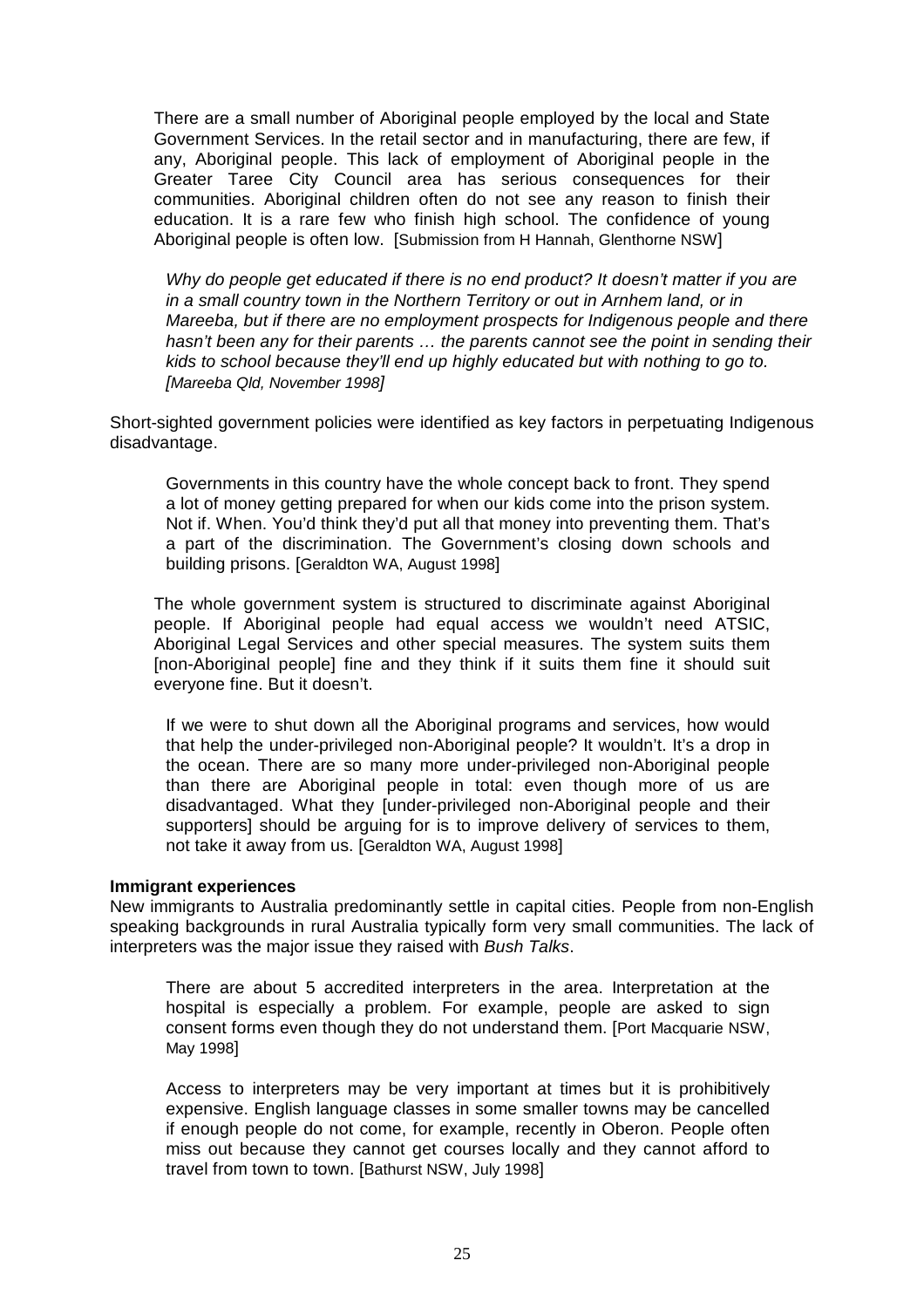#### **Experiences of people with disabilities**

Physical access continues to be a problem for many people with disabilities.

Wheelchair access around Peterborough is almost impossible. The gutters are very high indeed and what slopes there are are too steep. Shops have step entrances. There are no access taxis (and no buses at all let alone buses with wheelchair access). A disability service provider has recommended against people returning to this and similar towns. [Peterborough SA, September 1998]

Local government doesn't understand the level of the problems faced by people with disabilities. About 80% of public buildings in Wagga Wagga are inaccessible to people with disabilities. The building owned by the Department of Housing and occupied by that department, the police and members of Parliament is not accessible for people with disabilities. When government buildings don't comply with building regulations it is very difficult to get small shops to do so. [Wagga Wagga NSW, April 1998]

In Armidale it is impossible to get through the airport and impossible to get on a plane. In Cowra, no airline with planes big enough for people with disabilities will land, so passengers have to go to Cudal or Orange to get on a plane. However, there is no public transport between Cowra and Orange. [Australian Quadriplegic Association (NSW)]

People with disabilities are particularly dependent on accessible transport services, both within country towns and between those towns and capital cities. The growth of regional airline networks can be of great benefit to them provided they can access the aircraft. The reduction in the use of larger aircraft, for example on routes to Tasmania, is causing concern.

Therapy, treatment and support services are often not available within the community or even within a reasonable distance.

Many families have to move because of a child's disability because the support in the community is not adequate. [Rockhampton Qld, August 1998]

In remote areas such as Emerald people with disabilities have real problems accessing information. The support officer for Centrelink is based in Rockhampton so it is difficult to get support if you live more remotely. Often if people have a disabled child they are forced to move or they stay and struggle with the situation. [Rockhampton Qld, August 1998]

In 1997-98 the Human Rights and Equal Opportunity Commission received 588 complaints of disability discrimination: 38.6% of all complaints received. Many more complaints of disability discrimination are dealt with under applicable State or Territory legislation. [*Annual Report 1998*]

#### **Gay and lesbian experiences**

As noted above in the section on children and young people, intolerance, discrimination and harassment also target gay and lesbian people in rural areas.

Gay and lesbian people get a hard time. One couple was hounded out of town. And another couple was harassed with eggs thrown at the house and their rubbish bins overturned. [Peterborough SA, September 1998]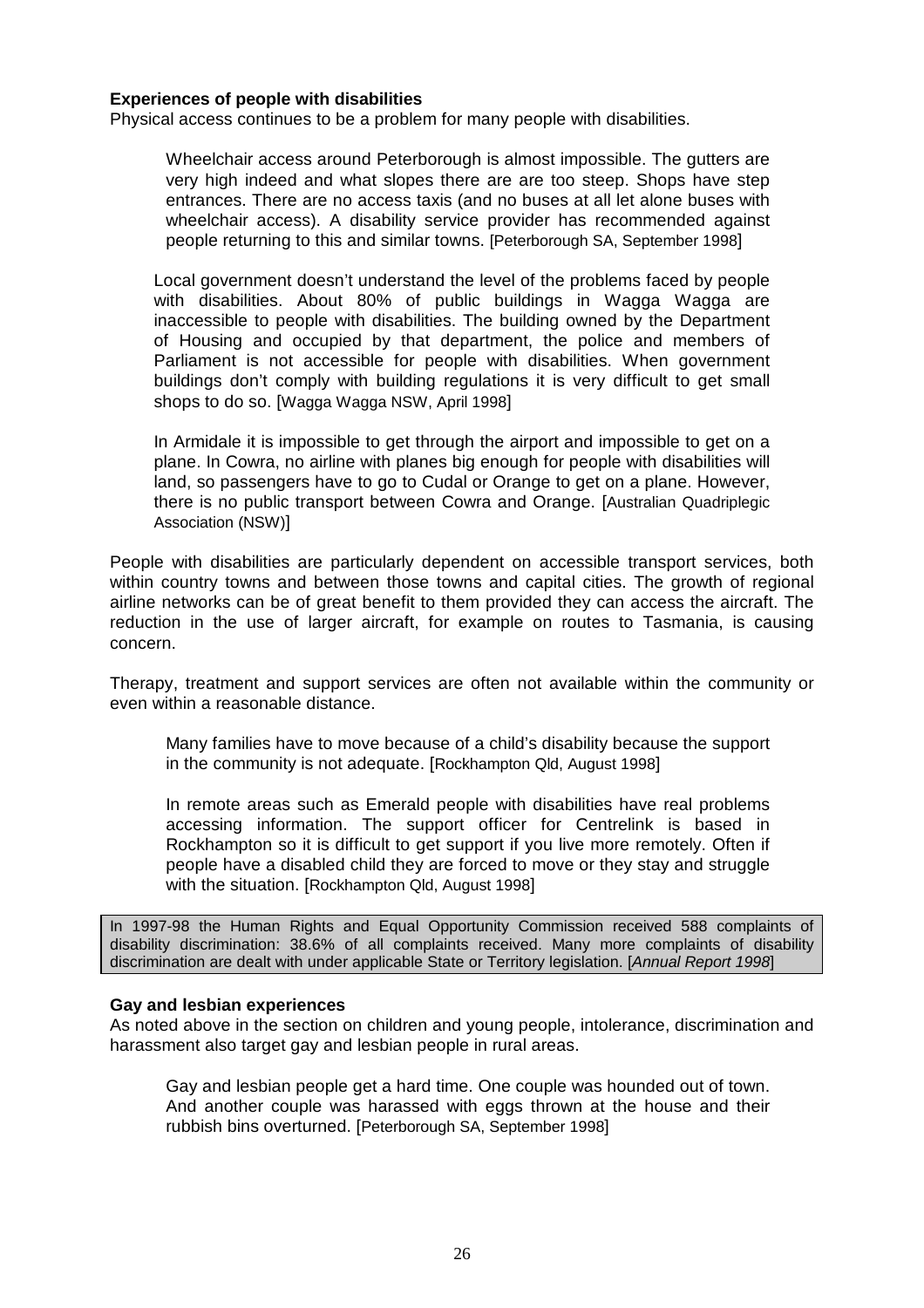#### **Youth experiences**

It can be very difficult trying to establish youth crisis accommodation in a small town. Many people support the idea in principle, but when it comes to setting it up things get very complicated. No-one wants it 'in their back yard'. [Bunbury WA, August 1998]

#### **Proposals and initiatives**

Racial intolerance and ignorance about Aboriginal cultures and needs are the most serious human rights issues facing Australia. Aboriginal people are at the forefront of effective remedies.

Only Aboriginal people can solve Aboriginal problems. There are white people in roles that Aboriginal people should be in. Non-Aboriginal organisations cannot deal appropriately with Aboriginal clients. But this is still not recognised. [Orange NSW, July 1998]

Young Aboriginal people need Aboriginal support workers as they talk in a way that they understand. [Biloela Qld, August 1998]

In Port Macquarie NSW MultiKulti was launched in May 1998. Some 65 countries of origin are represented in the area and MultiKulti aims to improve understanding, respect and appreciation of the various cultures and to inform members about their rights and sources of assistance. A similar group was established in Orange NSW in 1997. They are two of a growing number of such community organisations in rural Australia.

Disability Access Committees are having significant successes in many country towns in improving access and services for people with disabilities. Many are sponsored by local government councils and are particularly effective where the council is supportive of their work. Apathetic or hostile councils, on the other hand, leave the committees ineffectual and, within a short time, inactive.

#### **Commission projects**

- 1. In 1999 the Commission will seek to establish effective benchmarks for disability access to regional airlines to increase equity of access for people with disabilities. This inquiry will consider broadly the issues of access by people with disabilities to regional air services including the hardships caused when access is impossible and the costs which provision of access would impose on the airlines.
- 2. In 1998 the then Aboriginal and Torres Strait Islander Social Justice Commissioner, Mick Dodson, launched the *Tracking Your Rights* resource package. The package will be used in an Indigenous community education program on rights, anti-discrimination laws, remedies and alternative dispute resolution options.

### **Contacting** *Bush Talks*

#### **Mail**

Bush Talks Human Rights and Equal Opportunity Commission GPO Box 5218 SYDNEY NSW 1042